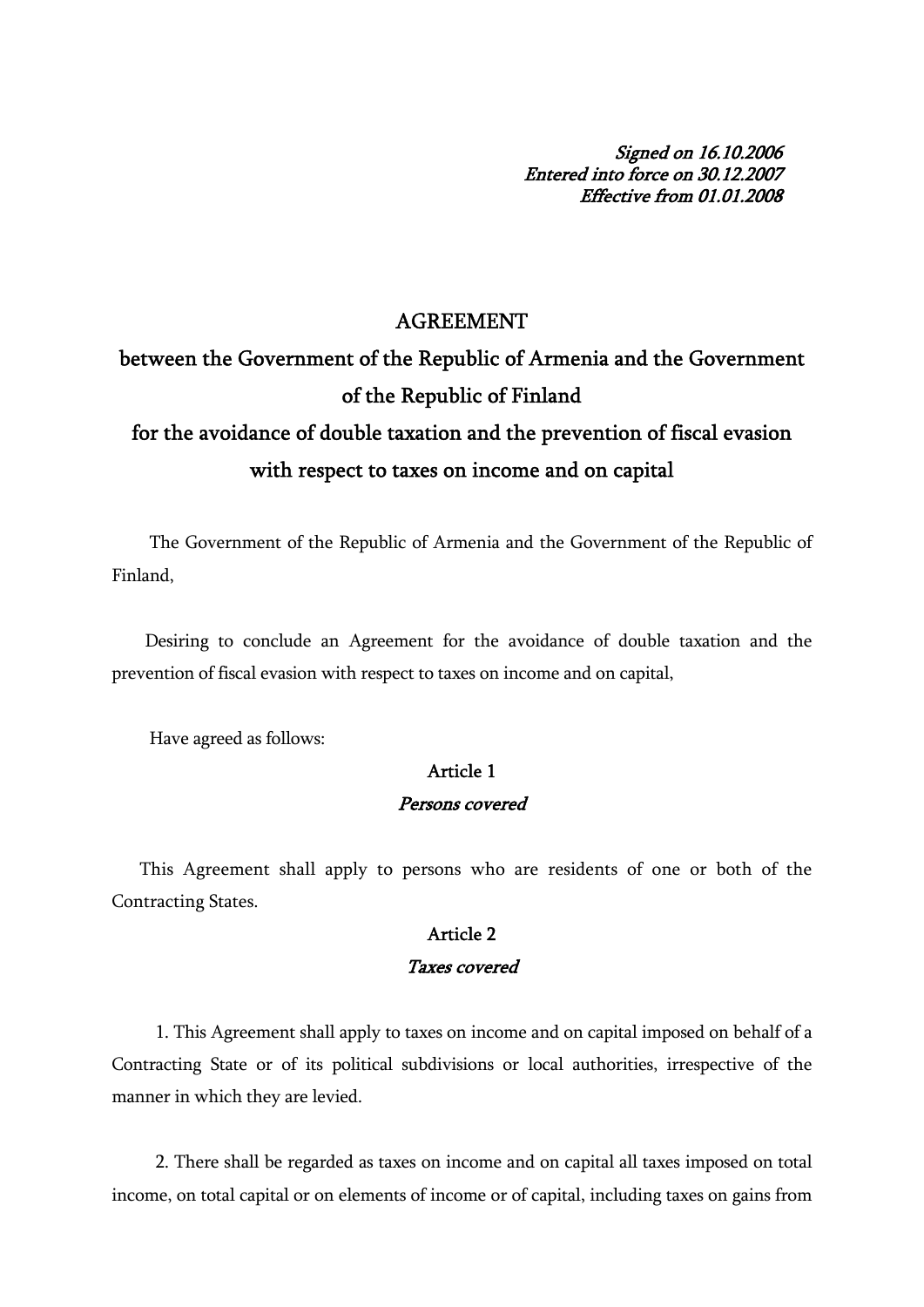the alienation of movable or immovable property, as well as taxes on capital appreciation.

3. The existing taxes to which the Agreement shall apply are:

a) in Armenia:

(i) the profit tax;

 (ii) the income tax; and (iii) the property tax; (hereinafter referred to as "Armenian tax");

b) in Finland:

(i) the state income taxes;

(ii) the corporate income tax;

(iii) the communal tax;

(iv) the church tax;

(v) the tax withheld at source from interest; and

(vi) the tax withheld at source from non-residents' income;

(hereinafter referred to as "Finnish tax").

 4. The Agreement shall apply also to any identical or substantially similar taxes which are imposed after the date of signature of the Agreement in addition to, or in place of, the existing taxes. The competent authorities of the Contracting States shall notify each other of any significant changes which have been made in their respective taxation laws.

#### Article 3 General definitions

1. For the purposes of this Agreement, unless the context otherwise requires:

 a) the term "Armenia" means the Republic of Armenia, and when used in a geographical sense means the territory over which the Republic of Armenia exercises its sovereign rights and jurisdiction in accordance with international law and internal legislation;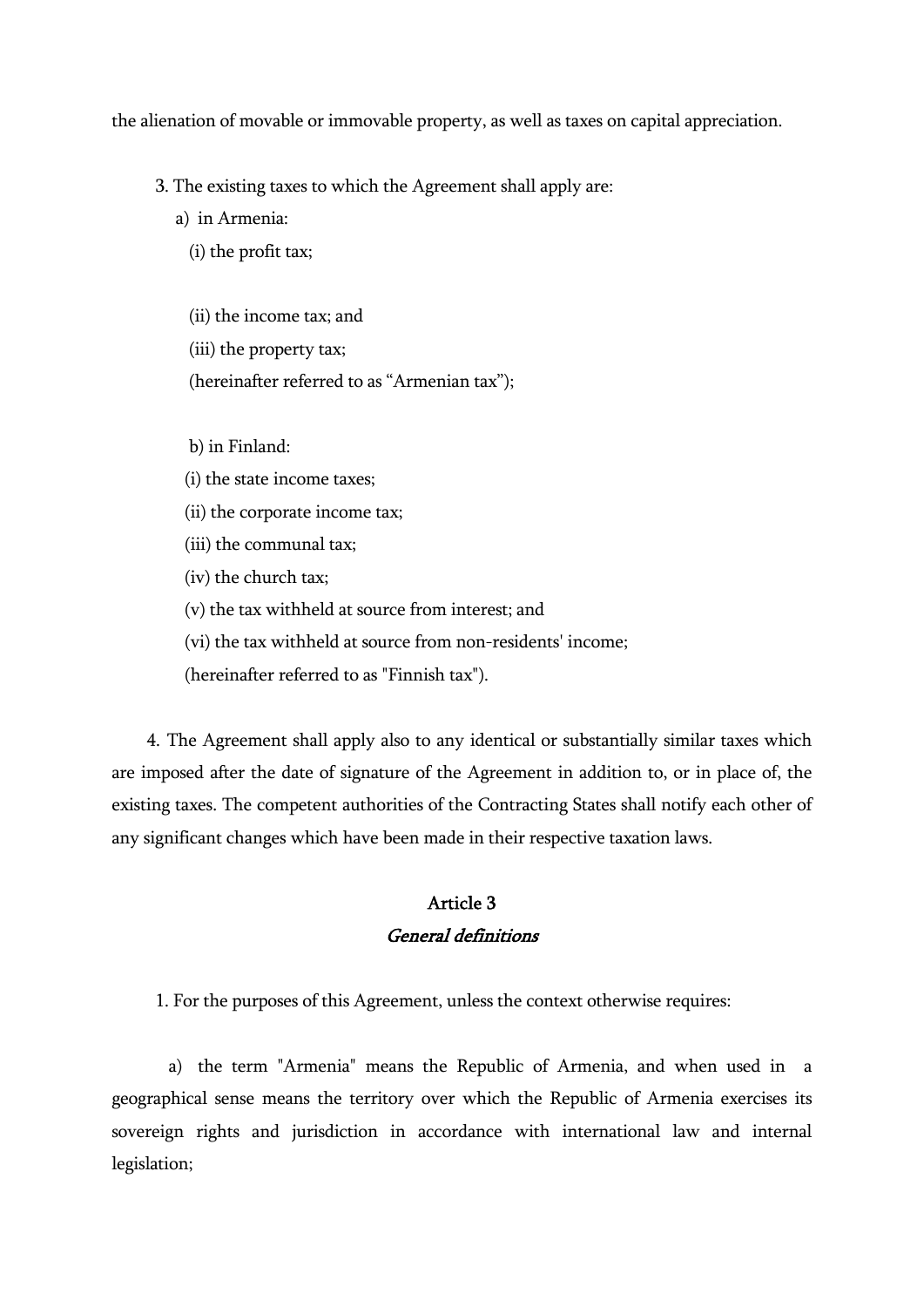b) the term "Finland" means the Republic of Finland and, when used in a geographical sense, means the territory of the Republic of Finland, and any area adjacent to the territorial waters of the Republic of Finland within which, under the laws of Finland and in accordance with international law, the rights of Finland with respect to the exploration for and exploitation of the natural resources of the sea bed and its sub-soil and of the superjacent waters may be exercised;

 c) the terms "a Contracting State" and "the other Contracting State" mean Armenia or Finland, as the context requires;

 d) the term "person" includes an individual, a company and any other body of persons;

 e) the term "company" means any body corporate or any entity that is treated as a body corporate for tax purposes;

 f) the terms "enterprise of a Contracting State" and "enterprise of the other Contracting State" mean respectively an enterprise carried on by a resident of a Contracting State and an enterprise carried on by a resident of the other Contracting State;

g) the term "national", in relation to a Contracting State, means:

 (i) any individual possessing the nationality or citizenship of that Contracting State; and

 (ii) any legal person, partnership or association deriving its status as such from the laws in force in that Contracting State;

 h) the term "international traffic" means any transport by a ship or aircraft operated by an enterprise of a Contracting State, except when the ship or aircraft is operated solely between places in the other Contracting State;

e) the term "competent authority" means: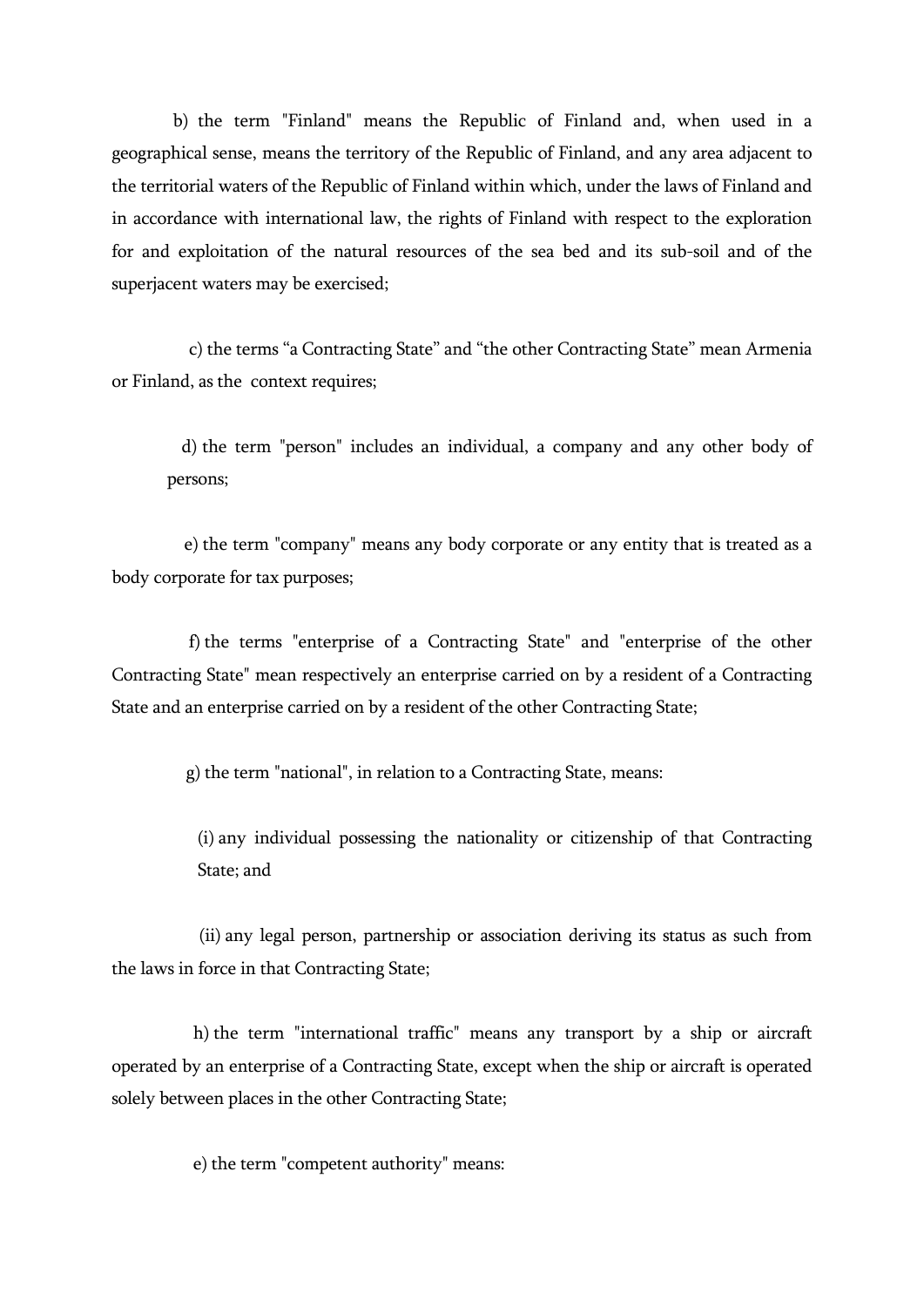(i) in Armenia, the Minister of Finance and Economy and the Head of State Tax Service at the Government or their authorised representatives,

 (ii) in Finland, the Ministry of Finance, its authorised representative or the authority which, by the Ministry of Finance, is designated as competent authority.

 2. As regards the application of the Agreement at any time by a Contracting State, any term not defined therein shall, unless the context otherwise requires, have the meaning that it has at that time under the law of that State for the purposes of the taxes to which the Agreement applies, any meaning under the applicable tax laws of that State prevailing over a meaning given to the term under other laws of that State.

# Article 4

#### Residence

 1. For the purposes of this Agreement, the term "resident of a Contracting State" means any person who, under the laws of that State, is liable to tax therein by reason of his domicile, residence, place of management, place of incorporation (registration) or any other criterion of a similar nature, and also includes that State and any political subdivision, statutory body or local authority thereof. This term, however, does not include any person who is liable to tax in that State in respect only of income from sources in that State or capital situated therein.

 2. Where by reason of the provisions of paragraph 1 an individual is a resident of both Contracting States, then his status shall be determined as follows:

 a) he shall be deemed to be a resident only of the State in which he has a permanent home available to him; if he has a permanent home available to him in both States, he shall be deemed to be a resident only of the State with which his personal and economic relations are closer (centre of vital interests);

 b) if the State in which he has his centre of vital interests cannot be determined, or if he has not a permanent home available to him in either State, he shall be deemed to be a resident only of the State in which he has an habitual abode;

c) if he has an habitual abode in both States or in neither of them, he shall be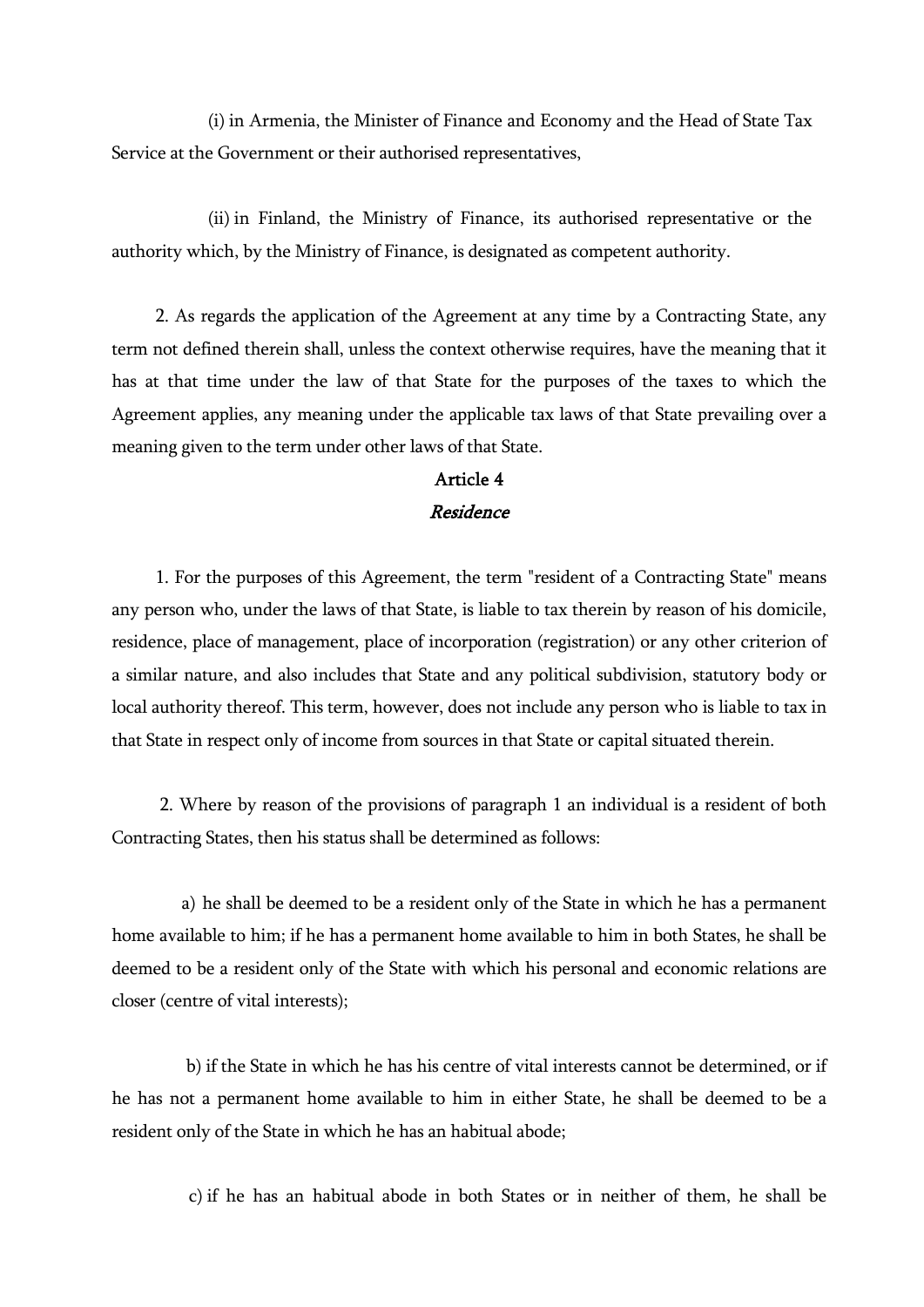deemed to be a resident only of the State of which he is a national;

 d) if he is a national of both States or of neither of them, the competent authorities of the Contracting States shall settle the question by mutual agreement.

 3. Where by reason of the provisions of paragraph 1 a person other than an individual is a resident of both Contracting States it shall be deemed to be a resident only of the State under the laws of which it is incorporated, as long as both Contracting States under their internal law apply incorporation as the prevailing criteria for the tax liability of a person other than an individual. Otherwise, the competent authorities of the Contracting States shall settle the question by mutual agreement and determine the mode of application of the Agreement to such person.

# Article 5 Permanent establishment

 1. For the purposes of this Agreement, the term "permanent establishment" means a fixed place of business through which the business of an enterprise is wholly or partly carried on.

2. The term "permanent establishment" includes especially:

- a) a place of management;
- b) a branch;
- c) an office;
- d) a factory;
- e) a workshop;
- f) premises used as sales outlets; and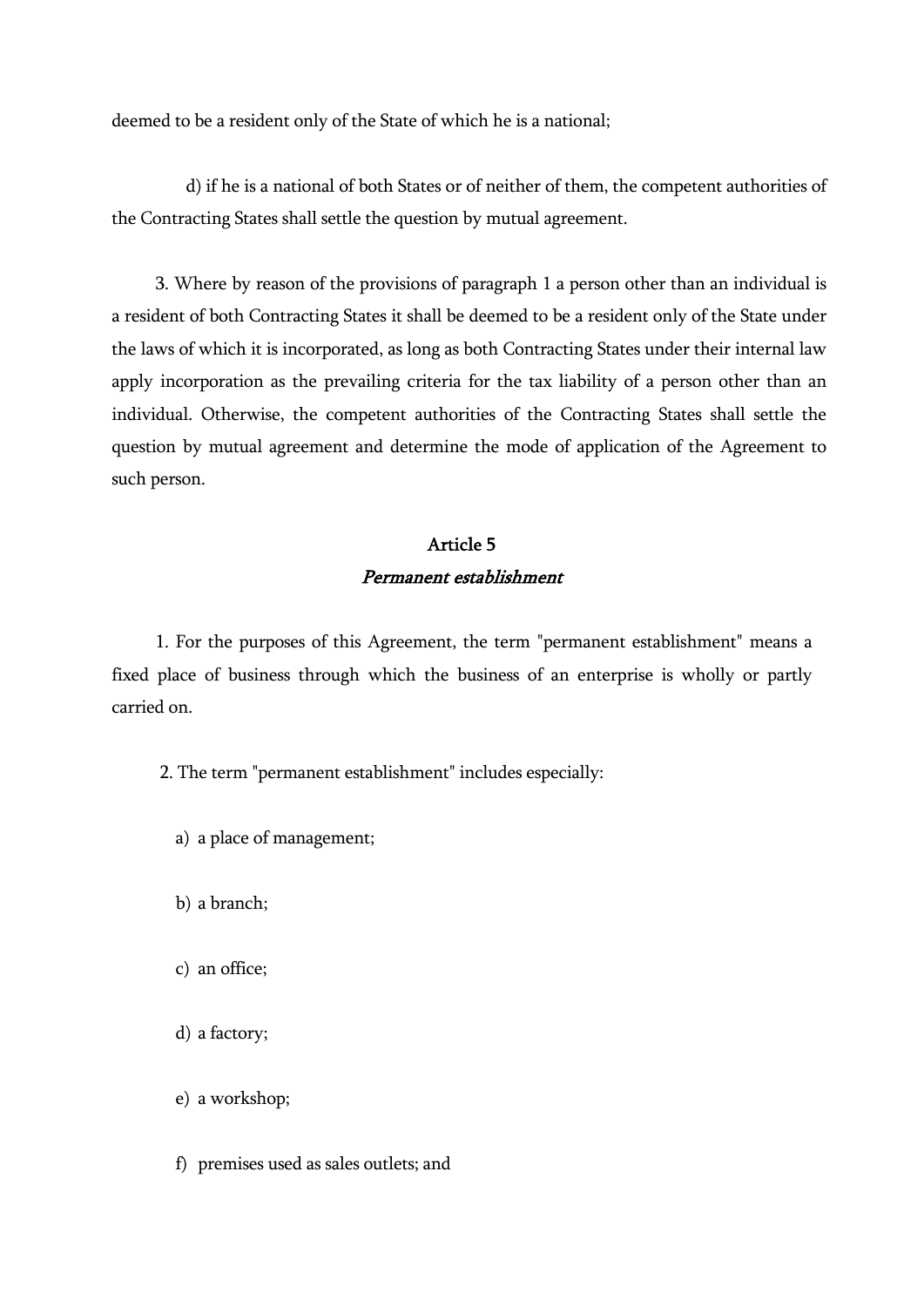g) a mine, an oil or gas well, a quarry or any other place of extraction of natural resources.

 3. A building site or construction, assembly or installation project constitutes a permanent establishment only if it lasts more than nine months.

 4. Notwithstanding the preceding provisions of this Article, the term "permanent establishment" shall be deemed not to include:

 a) the use of facilities solely for the purpose of storage, display or delivery of goods or merchandise belonging to the enterprise;

 b) the maintenance of a stock of goods or merchandise belonging to the enterprise solely for the purpose of storage, display or delivery;

 c) the maintenance of a stock of goods or merchandise belonging to the enterprise solely for the purpose of processing by another enterprise;

 d) the maintenance of a fixed place of business solely for the purpose of purchasing goods or merchandise or of collecting information, for the enterprise;

 e) the maintenance of a fixed place of business solely for the purpose of carrying on, for the enterprise, any other activity of a preparatory or auxiliary character;

 f) the maintenance of a fixed place of business solely for any combination of activities mentioned in sub-paragraphs a) to e), provided that the overall activity of the fixed place of business resulting from this combination is of a preparatory or auxiliary character.

 5. Notwithstanding the provisions of paragraphs 1 and 2, where a person - other than an agent of an independent status to whom paragraph 6 applies - is acting on behalf of an enterprise and has, and habitually exercises, in a Contracting State an authority to conclude contracts in the name of the enterprise, that enterprise shall be deemed to have a permanent establishment in that State in respect of any activities which that person undertakes for the enterprise, unless the activities of such person are limited to those mentioned in paragraph 4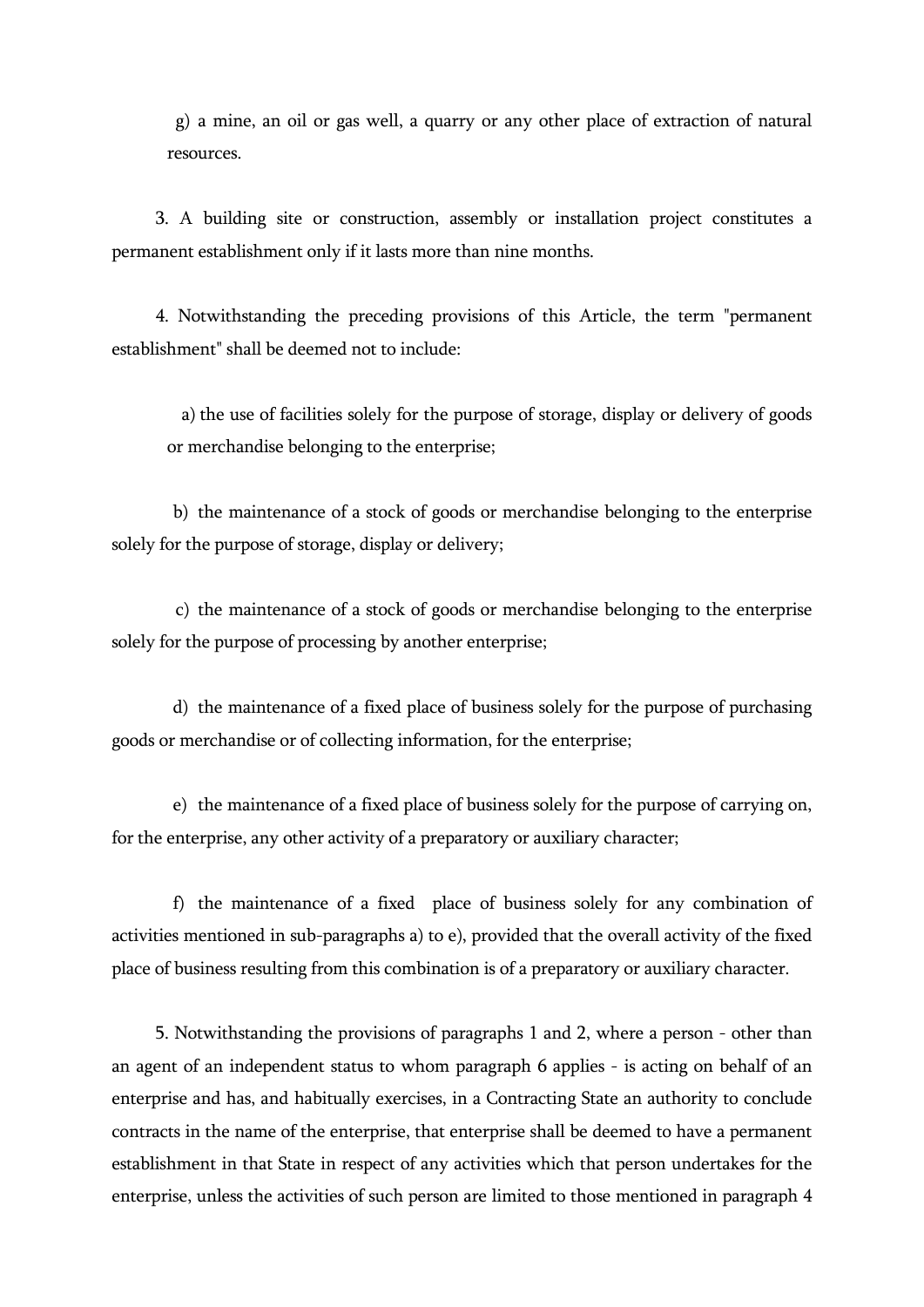which, if exercised through a fixed place of business, would not make this fixed place of business a permanent establishment under the provisions of that paragraph.

 6. An enterprise shall not be deemed to have a permanent establishment in a Contracting State merely because it carries on business in that State through a broker, general commission agent or any other agent of an independent status, provided that such persons are acting in the ordinary course of their business.

 7. The fact that a company which is a resident of a Contracting State controls or is controlled by a company which is a resident of the other Contracting State, or which carries on business in that other State (whether through a permanent establishment or otherwise), shall not of itself constitute either company a permanent establishment of the other.

# Article 6 Income from immovable property

 1. Income derived by a resident of a Contracting State from immovable property (including income from agriculture or forestry) situated in the other Contracting State may be taxed in that other State.

 2. a) The term "immovable property" shall, subject to the provisions of sub-paragraphs b) and c), have the meaning which it has under the law of the Contracting State in which the property in question is situated.

 b) The term "immovable property" shall in any case include buildings, property accessory to immovable property, livestock and equipment used in agriculture and forestry, rights to which the provisions of general law respecting landed property apply, usufruct of immovable property and rights to variable or fixed payments as consideration for the working of, or the right to work, mineral deposits, sources and other natural resources.

c) Ships and aircraft shall not be regarded as immovable property.

 3. The provisions of paragraph 1 shall apply to income derived from the direct use, letting, or use in any other form of immovable property.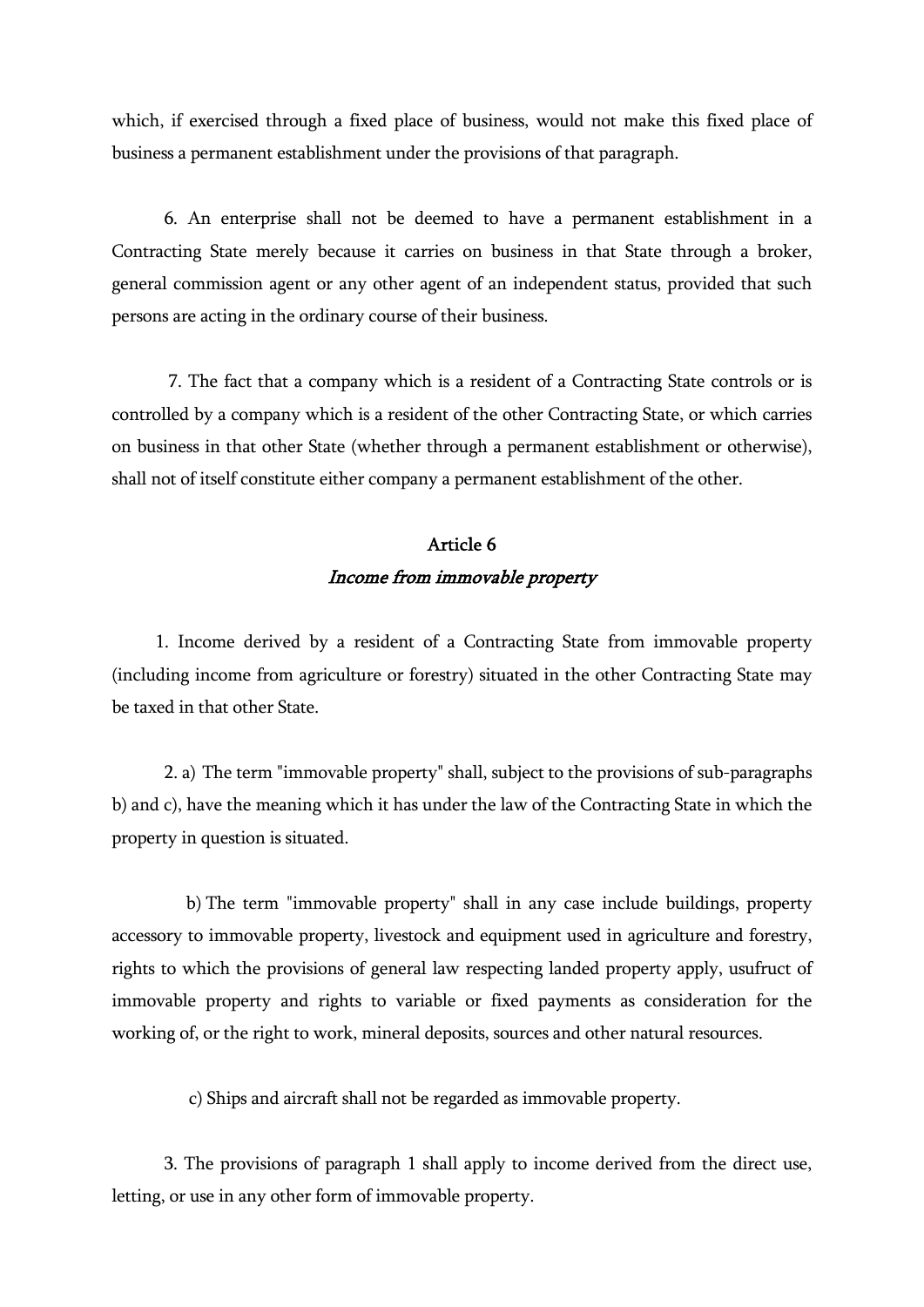4. Where the ownership of shares or other corporate rights in a company entitles the owner of such shares or corporate rights to the enjoyment of immovable property held by the company, the income from the direct use, letting, or use in any other form of such right to enjoyment may be taxed in the Contracting State in which the immovable property is situated.

 5. The provisions of paragraphs 1 and 3 shall also apply to the income from immovable property of an enterprise and to income from immovable property used for the performance of independent personal services.

#### Article 7 Business profits

 1. The profits of an enterprise of a Contracting State shall be taxable only in that State unless the enterprise carries on business in the other Contracting State through a permanent establishment situated therein. If the enterprise carries on business as aforesaid, the profits of the enterprise may be taxed in the other State but only so much of them as is attributable to that permanent establishment.

 2. Subject to the provisions of paragraph 3, where an enterprise of a Contracting State carries on business in the other Contracting State through a permanent establishment situated therein, there shall in each Contracting State be attributed to that permanent establishment the profits which it might be expected to make if it were a distinct and separate enterprise engaged in the same or similar activities under the same or similar conditions and dealing wholly independently with the enterprise of which it is a permanent establishment.

 3. In determining the profits of a permanent establishment, there shall be allowed as deductions expenses which are incurred for the purposes of the permanent establishment, including executive and general administrative expenses so incurred, whether in the State in which the permanent establishment is situated or elsewhere. However, no such deduction shall be allowed in respect of amounts, if any, paid (otherwise than towards reimbursement of actual expenses) by the permanent establishment to the head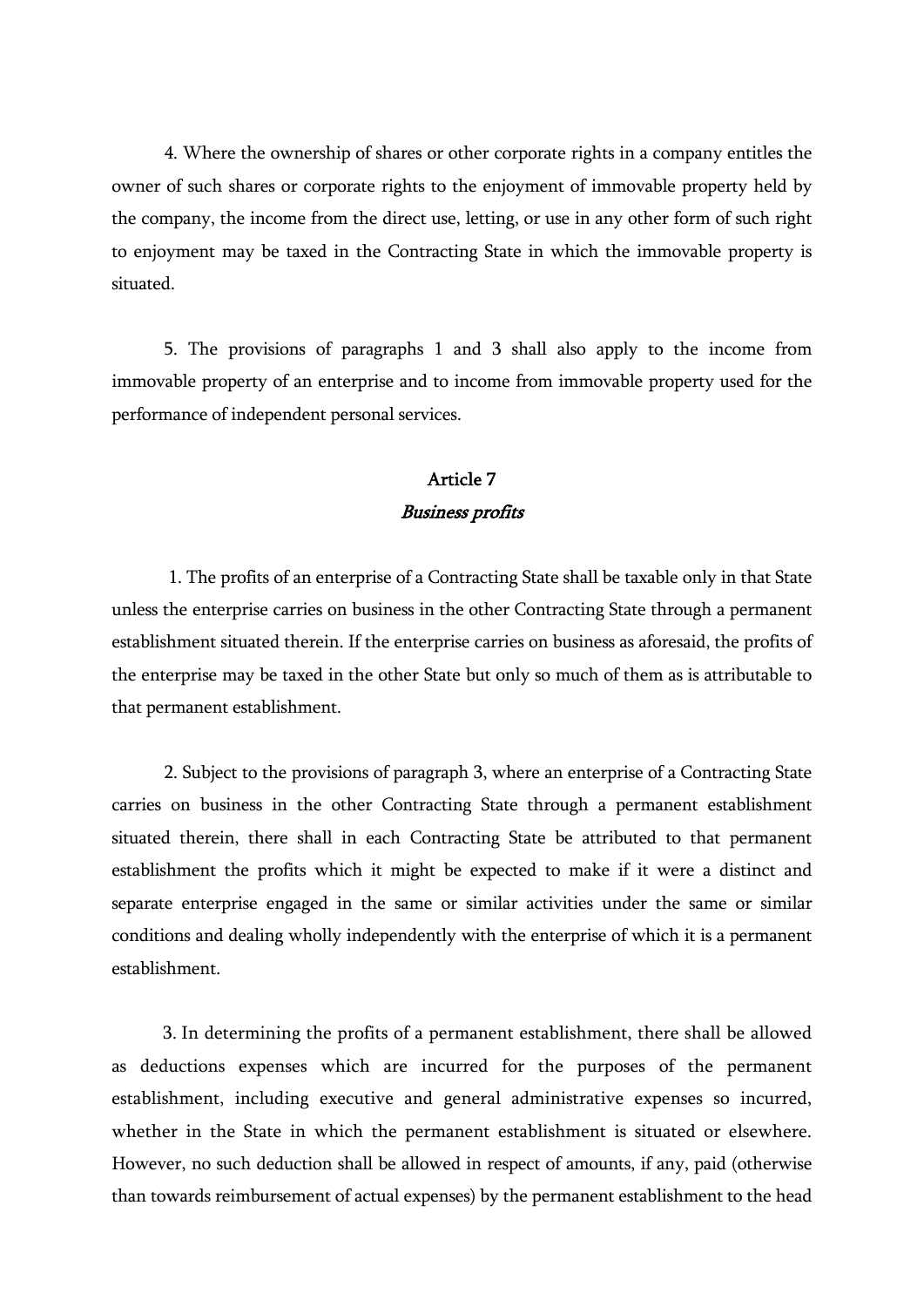office of the enterprise or any of its other offices, by way of royalties, fees or other similar payments in return for the use of patents or other rights, or by way of commission, for specific services performed or for management, or, except in the case of a banking enterprise, by way of interest on moneys lent to the permanent establishment.

 4. Insofar as it has been customary in a Contracting State to determine the profits to be attributed to a permanent establishment on the basis of an apportionment of the total profits of the enterprise to its various parts, nothing in paragraph 2 shall preclude that Contracting State from determining the profits to be taxed by such an apportionment as may be customary. The method of apportionment adopted shall, however, be such that the result shall be in accordance with the principles contained in this Article.

 5. No profits shall be attributed to a permanent establishment by reason of the mere purchase by that permanent establishment of goods or merchandise for the enterprise.

 6. For the purposes of the preceding paragraphs, the profits to be attributed to the permanent establishment shall be determined by the same method year by year unless there is good and sufficient reason to the contrary.

 7. Where profits include items of income which are dealt with separately in other Articles of this Agreement, then the provisions of those Articles shall not be affected by the provisions of this Article.

### Article 8 Shipping and air transport

 1. Profits of an enterprise of a Contracting State from the operation of ships or aircraft in international traffic shall be taxable only in that State.

 2. The provisions of paragraph 1 shall also apply to profits from the participation in a pool, a joint business or an international operating agency.

### Article 9 Associated enterprises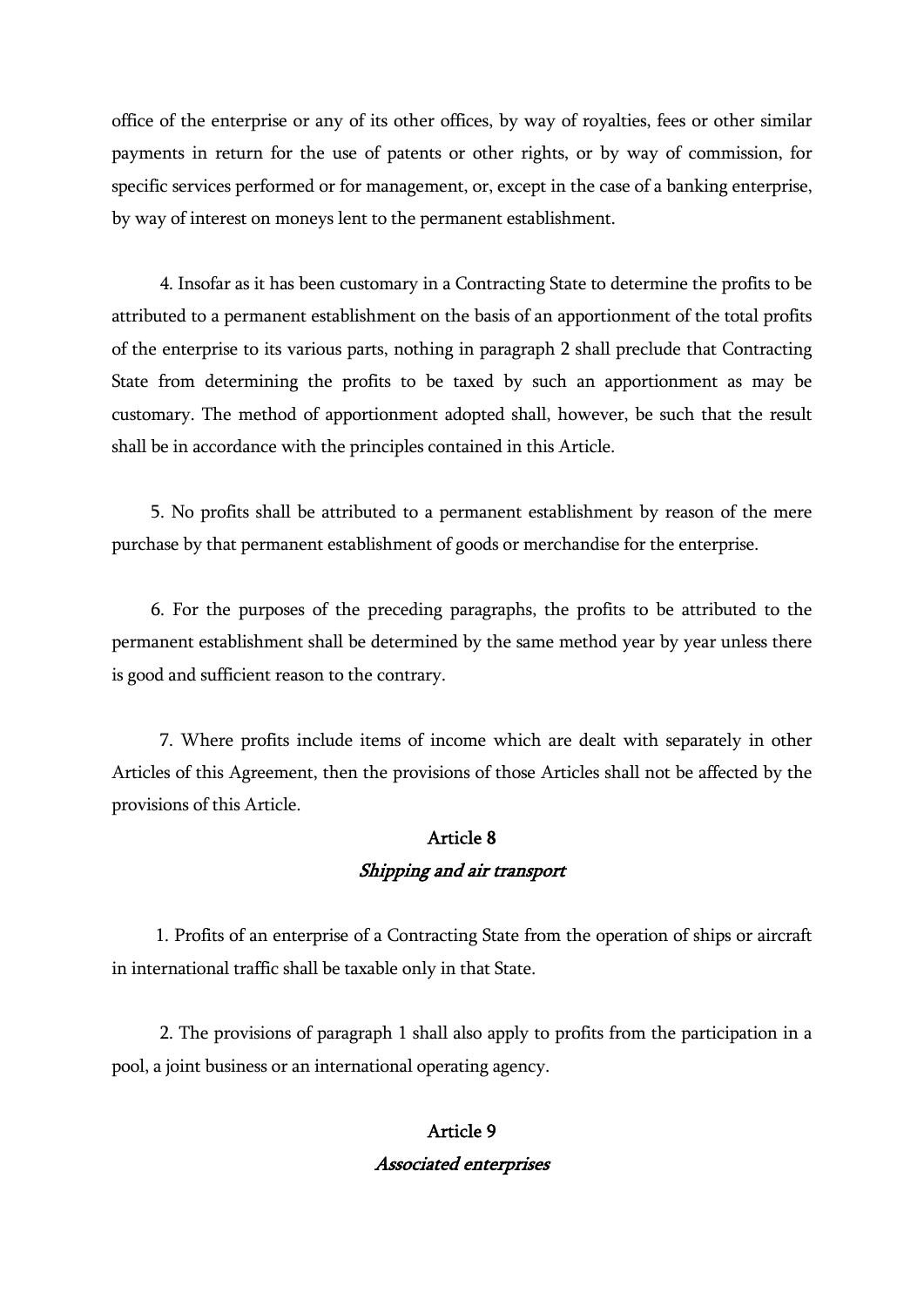1. Where

 a) an enterprise of a Contracting State participates directly or indirectly in the management, control or capital of an enterprise of the other Contracting State, or

 b) the same persons participate directly or indirectly in the management, control or capital of an enterprise of a Contracting State and an enterprise of the other Contracting State,

and in either case conditions are made or imposed between the two enterprises in their commercial or financial relations which differ from those which would be made between independent enterprises, then any profits which would, but for those conditions, have accrued to one of the enterprises, but, by reason of those conditions, have not so accrued, may be included in the profits of that enterprise and taxed accordingly.

 2. Where a Contracting State includes in the profits of an enterprise of that State - and taxes accordingly - profits on which an enterprise of the other Contracting State has been charged to tax in that other State and the profits so included are profits which would have accrued to the enterprise of the first-mentioned State if the conditions made between the two enterprises had been those which would have been made between independent enterprises, then that other State shall make an appropriate adjustment to the amount of tax charged therein on those profits, where that other State considers the adjustment justified. In determining such adjustment, due regard shall be had to the other provisions of this Agreement and the competent authorities of the Contracting States shall if necessary consult each other.

#### Article 10 Dividends

 1. Dividends paid by a company which is a resident of a Contracting State to a resident of the other Contracting State may be taxed in that other State.

 2. However, such dividends may also be taxed in the Contracting State of which the company paying the dividends is a resident and according to laws of that State, but if the beneficial owner of the dividends is a resident of the other Contracting State, the tax so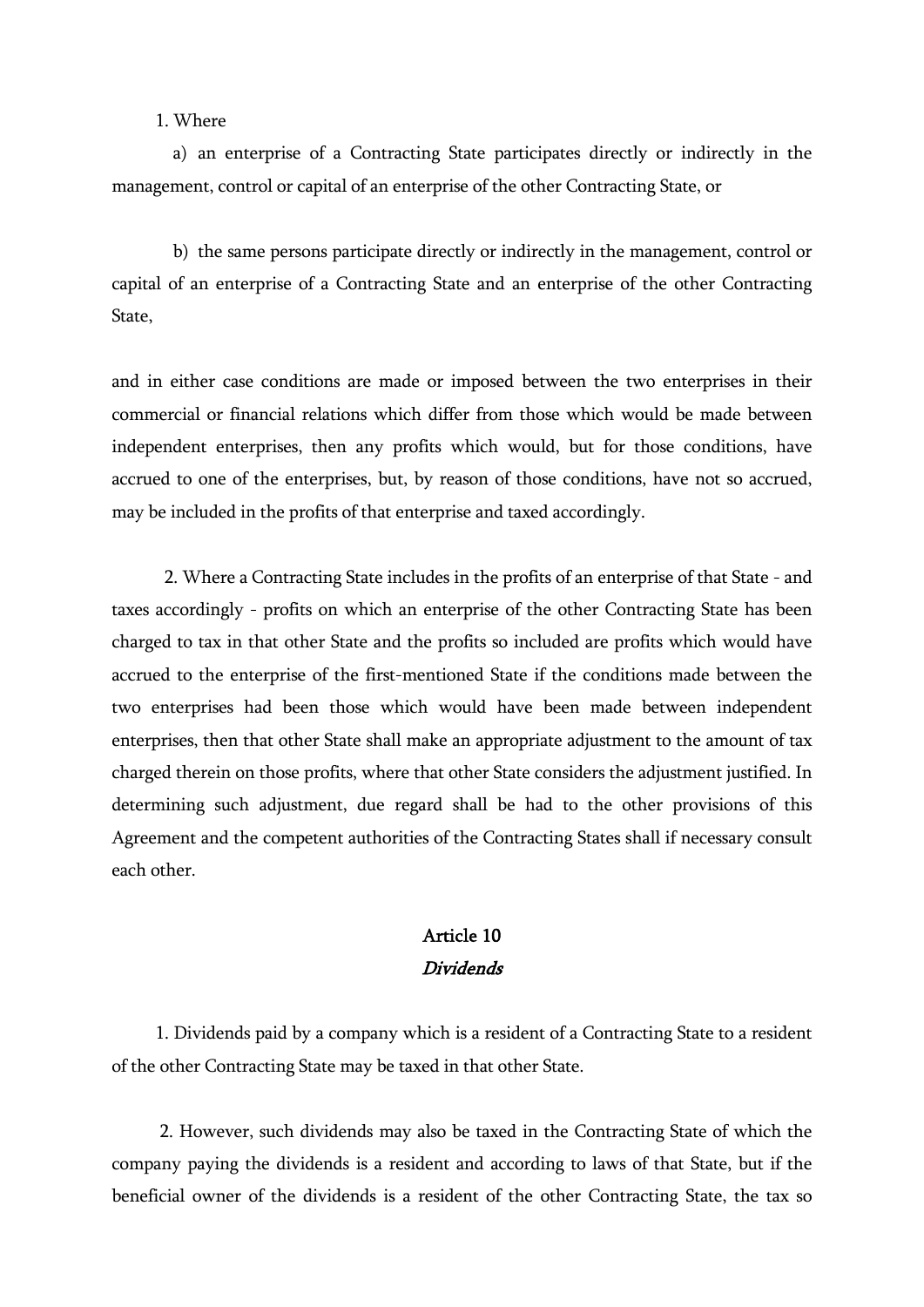charged shall not exceed:

 a) 5 per cent of the gross amount of the dividends if the beneficial owner is a company which controls directly at least 25 per cent of the capital of the company paying the dividends;

b) 15 per cent of the gross amount of the dividends in all other cases.

 The provisions of this paragraph shall not affect the taxation of the company in respect of the profits out of which the dividends are paid.

 3. The term "dividends" as used in this Article means income from shares, or other rights, not being debt-claims, participating in profits, as well as income from other corporate rights which is subjected to the same taxation treatment as income from shares by the laws of the State of which the company making the distribution is a resident.

 4. The provisions of paragraphs 1 and 2 shall not apply if the beneficial owner of the dividends, being a resident of a Contracting State, carries on business in the other Contracting State of which the company paying the dividends is a resident, through a permanent establishment situated therein, or performs in that other State independent personal services from a fixed base situated therein, and the holding in respect of which the dividends are paid is effectively connected with such permanent establishment or fixed base. In such case the provisions of Article 7 or Article 14, as the case may be, shall apply.

 5. Where a company which is a resident of a Contracting State derives profits or income from the other Contracting State, that other State may not impose any tax on the dividends paid by the company, except insofar as such dividends are paid to a resident of that other State or insofar as the holding in respect of which the dividends are paid is effectively connected with a permanent establishment or a fixed base situated in that other State, nor subject the company's undistributed profits to a tax on the company's undistributed profits, even if the dividends paid or the undistributed profits consist wholly or partly of profits or income arising in such other State.

 6. The provisions of this Article shall not apply if it was the main purpose or one of the main purposes of any person concerned with the creation or assignment of the shares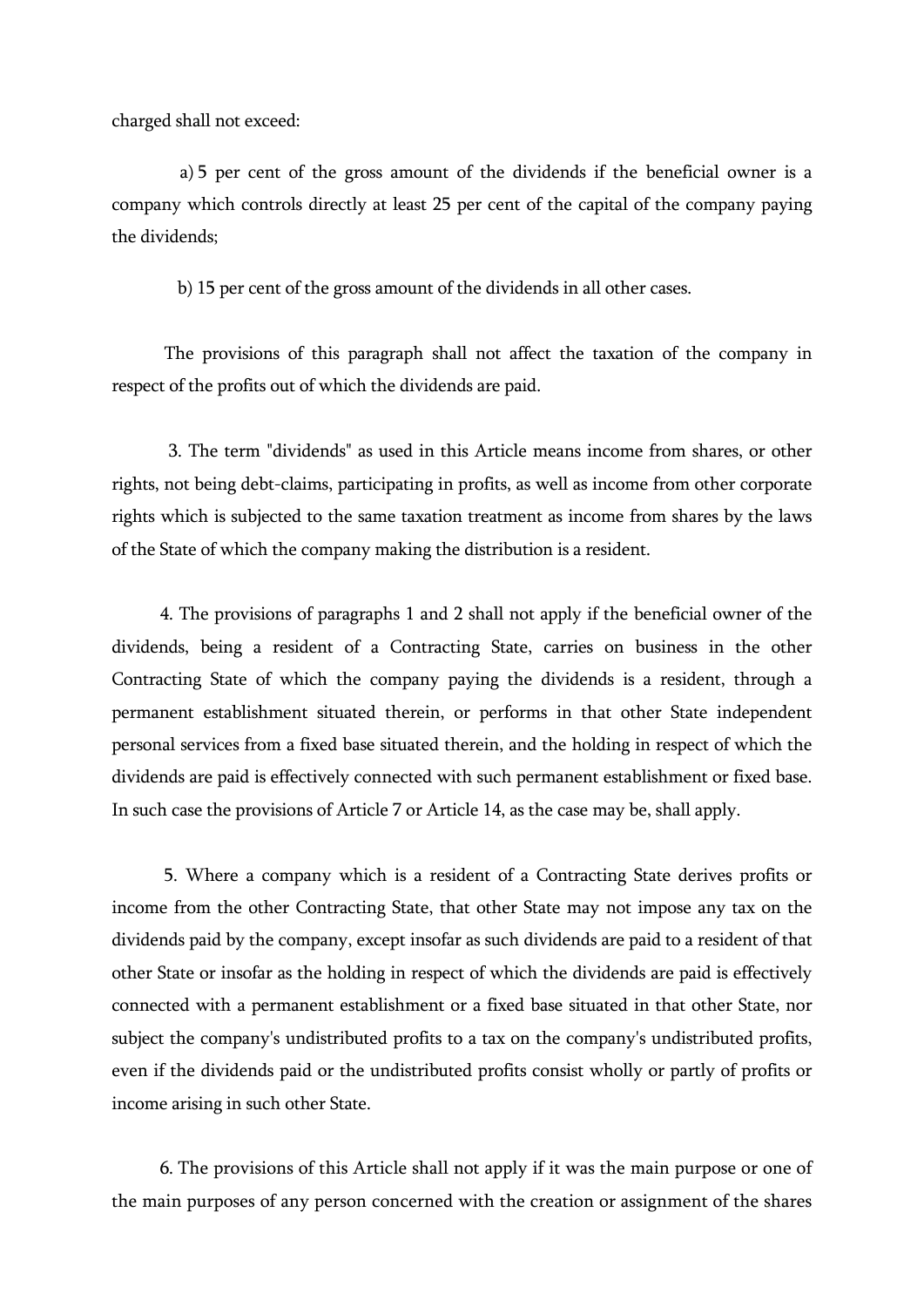or other rights in respect of which the dividends are paid to take advantage of this Article by means of that creation or assignment.

#### Article 11 **Interest**

 1. Interest arising in a Contracting State and paid to a resident of the other Contracting State may be taxed in that other State.

 2. However, such interest may also be taxed in the Contracting State in which it arises and according to the laws of that State, but if the beneficial owner of the interest is a resident of the other Contracting State, the tax so charged shall not exceed 5 per cent of the gross amount of the interest.

3. Notwithstanding the provisions of paragraph 2,

 a) interest arising in Armenia shall be taxable only in Finland if the interest is paid to:

(i) the State of Finland, or a local authority or a statutory body thereof;

(ii) the Bank of Finland;

 (iii) the Finnish Fund for Industrial Co-operation (FINNFUND), Finnish Export Credit or the FINNVERA, which are wholly or mainly owned by the State of Finland or any other institution, as may be agreed from time to time between the competent authorities of the Contracting States;

 b) interest arising in Finland shall be taxable only in Armenia if the interest is paid to:

(i) the State of Armenia, or a local authority or a statutory body thereof;

(ii) the Central Bank of Armenia;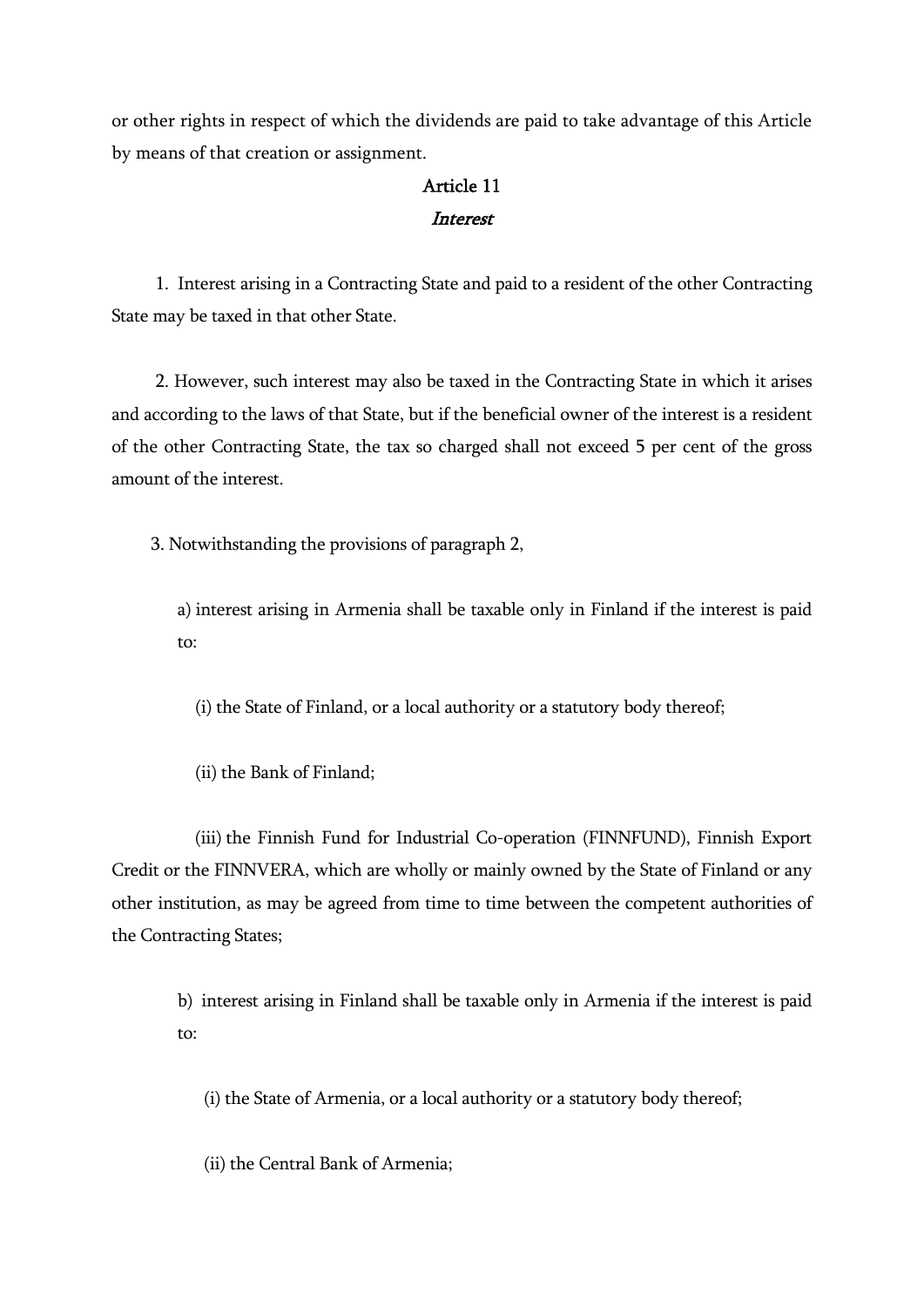(iii) any organisation established in the State of Armenia which is of similar nature as those referred to in sub-paragraph a) (iii) or any other institution, as may be agreed from time to time between the competent authorities of the Contracting States;

 c) interest arising in a Contracting State on a loan guaranteed by any of the bodies mentioned or referred to in sub-paragraph a) or sub-paragraph b) and paid to a resident of the other Contracting State shall be taxable only in that other State.

 4. The term "interest" as used in this Article means income from debt-claims of every kind, whether or not secured by mortgage and whether or not carrying a right to participate in the debtor's profits, and in particular, income from government securities and income from bonds or debentures, including premiums and prizes attaching to such securities, bonds or debentures. Penalty charges for late payment shall not be regarded as interest for the purpose of this Article.

 5. The provisions of paragraphs 1 and 2 shall not apply if the beneficial owner of the interest, being a resident of a Contracting State, carries on business in the other Contracting State in which the interest arises, through a permanent establishment situated therein, or performs in that other State independent personal services from a fixed base situated therein, and the debt-claim in respect of which the interest is paid is effectively connected with such permanent establishment or fixed base. In such case the provisions of Article 7 or Article 14, as the case may be, shall apply.

 6. Interest shall be deemed to arise in a Contracting State when the payer is a resident of that State. Where, however, the person paying the interest, whether he is a resident of a Contracting State or not, has in a Contracting State a permanent establishment or a fixed base in connection with which the indebtedness on which the interest is paid was incurred, and such interest is borne by such permanent establishment or fixed base, then such interest shall be deemed to arise in the State in which the permanent establishment or fixed base is situated.

 7. Where, by reason of a special relationship between the payer and the beneficial owner or between both of them and some other person, the amount of the interest, having regard to the debt-claim for which it is paid, exceeds the amount which would have been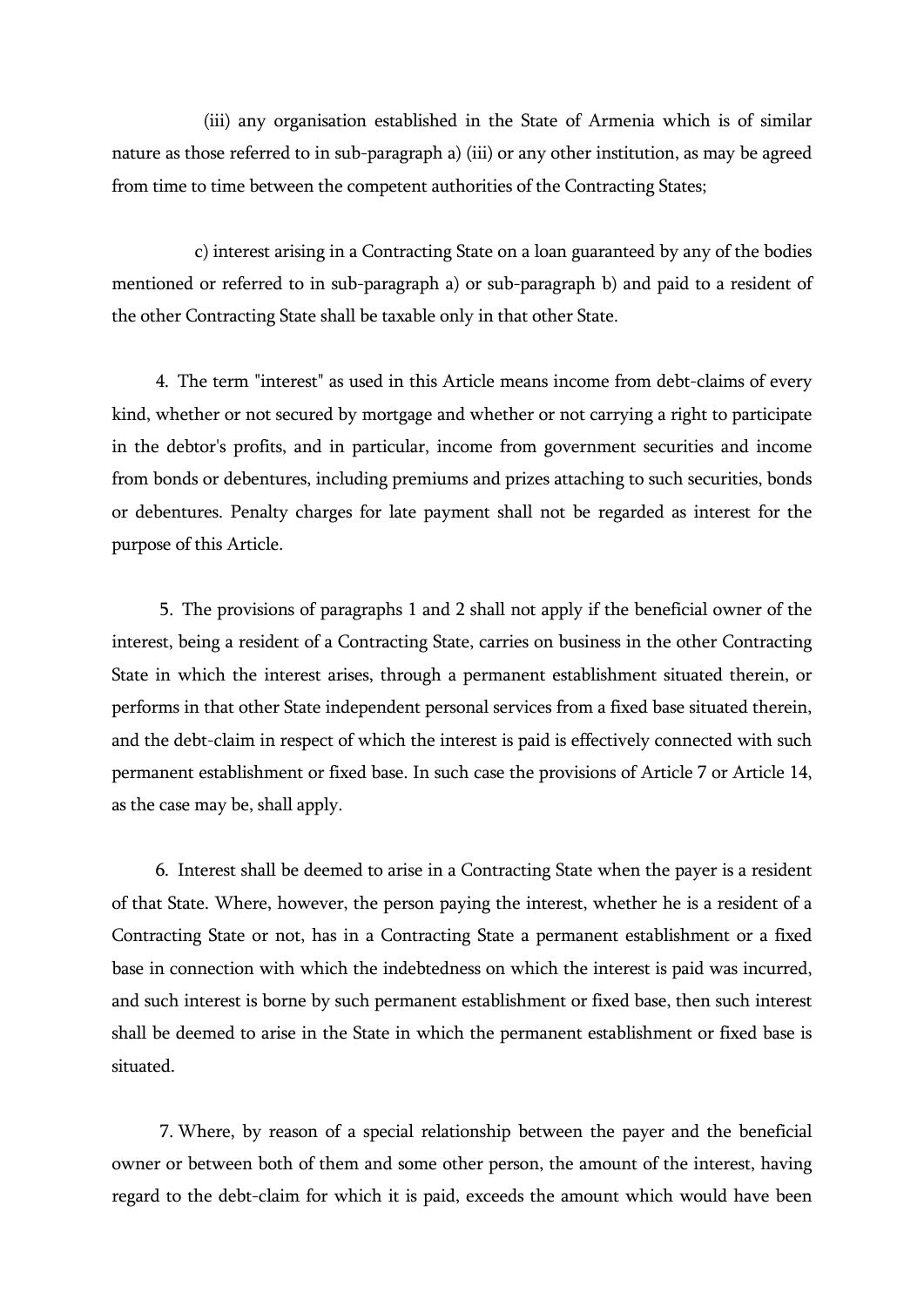agreed upon by the payer and the beneficial owner in the absence of such relationship, the provisions of this Article shall apply only to the last-mentioned amount. In such case, the excess part of the payments shall remain taxable according to the laws of each Contracting State, due regard being had to the other provisions of this Agreement.

 8. The provisions of this Article shall not apply if it was the main purpose or one of the main purposes of any person concerned with the creation or assignment of the debt-claim in respect of which the interest is paid to take advantage of this Article by means of that creation or assignment.

### Article 12 **Royalties**

 1. Royalties arising in a Contracting State and paid to a resident of the other Contracting State may be taxed in that other State.

 2. However, such royalties may also be taxed in the Contracting State in which they arise and according to the laws of that State, but if the beneficial owner of the royalties is a resident of the other Contracting State, the tax so charged shall not exceed:

 a) 5 per cent of the gross amount of the royalties, in the case of payments of the kind referred to in sub-paragraphs a) and b) of paragraph 3;

 b) 10 per cent of the gross amount of the royalties, in the case of payments of the kind referred to in sub-paragraph c) of paragraph 3.

 3. The term "royalties" as used in this Article means payments of any kind received as a consideration

 a) for the use of, or the right to use, any computer software, patent, trade mark, design or model or plan;

 b) for the use of, or the right to use, any secret formula or process, or for information concerning industrial, commercial or scientific experience (know-how);

 c) for the use of, or the right to use, any copyright of literary, artistic or scientific work including cinematograph films, and films or tapes for television or radio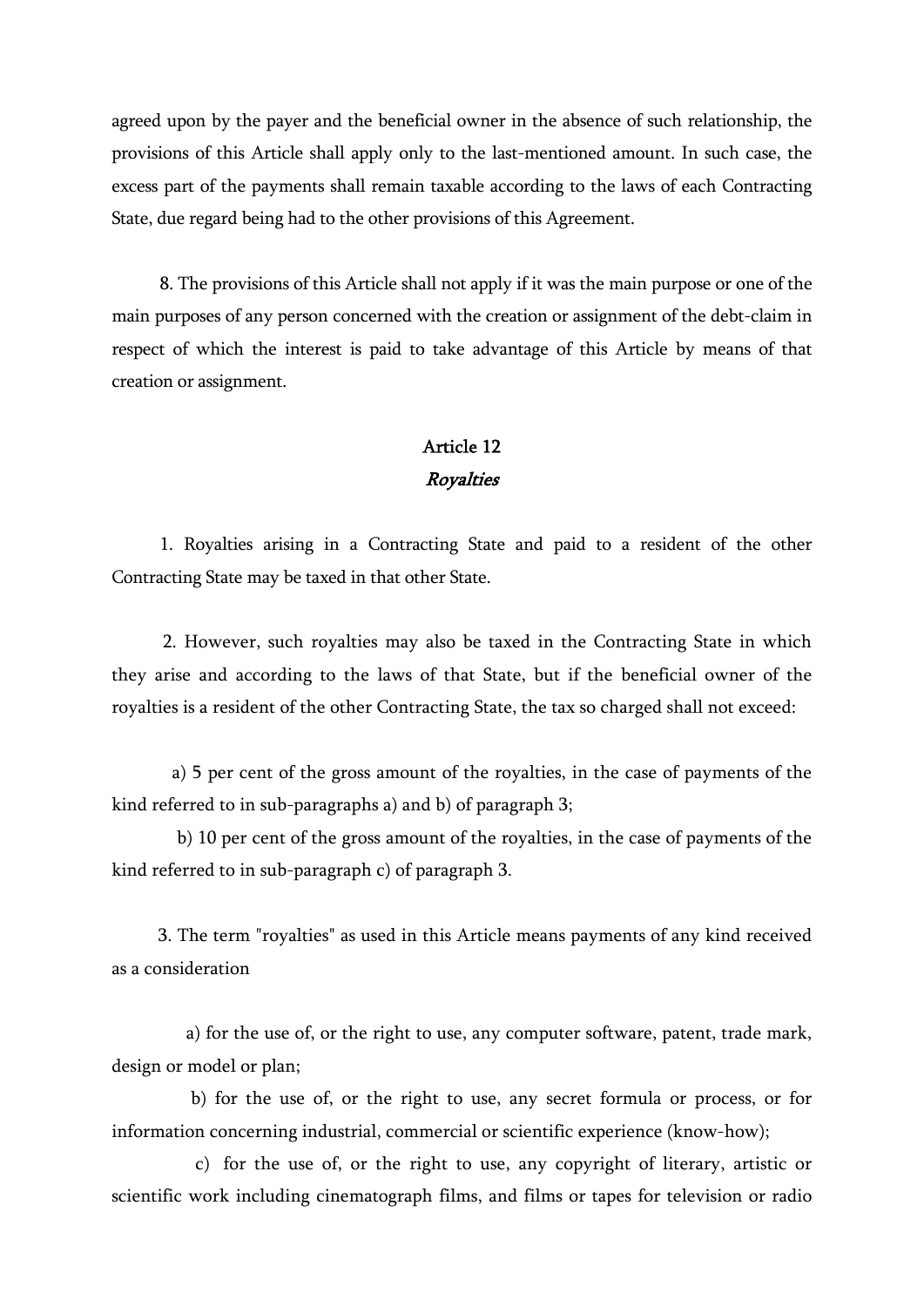broadcasting.

 4. The provisions of paragraphs 1 and 2 shall not apply if the beneficial owner of the royalties, being a resident of a Contracting State, carries on business in the other Contracting State in which the royalties arise, through a permanent establishment situated therein, or performs in that other State independent personal services from a fixed base situated therein, and the right or property in respect of which the royalties are paid is effectively connected with such permanent establishment or fixed base. In such case the provisions of Article 7 or Article 14, as the case may be, shall apply.

 5. Royalties shall be deemed to arise in a Contracting State when the payer is a resident of that State. Where, however, the person paying the royalties, whether he is a resident of a Contracting State or not, has in a Contracting State a permanent establishment or a fixed base in connection with which the liability to pay the royalties was incurred, and such royalties are borne by such permanent establishment or fixed base, then such royalties shall be deemed to arise in the State in which the permanent establishment or fixed base is situated.

 6. Where, by reason of a special relationship between the payer and the beneficial owner or between both of them and some other person, the amount of the royalties, having regard to

the use, right or information for which they are paid, exceeds the amount which would have been agreed upon by the payer and the beneficial owner in the absence of such relationship, the provisions of this Article shall apply only to the last-mentioned amount. In such case, the excess part of the payments shall remain taxable according to the laws of each Contracting State, due regard being had to the other provisions of this Agreement.

 7. The provisions of this Article shall not apply if it was the main purpose or one of the main purposes of any person concerned with the creation or assignment of the use, rights or information in respect of which the royalties are paid to take advantage of this Article by means of that creation or assignment.

## Article 13 Capital gains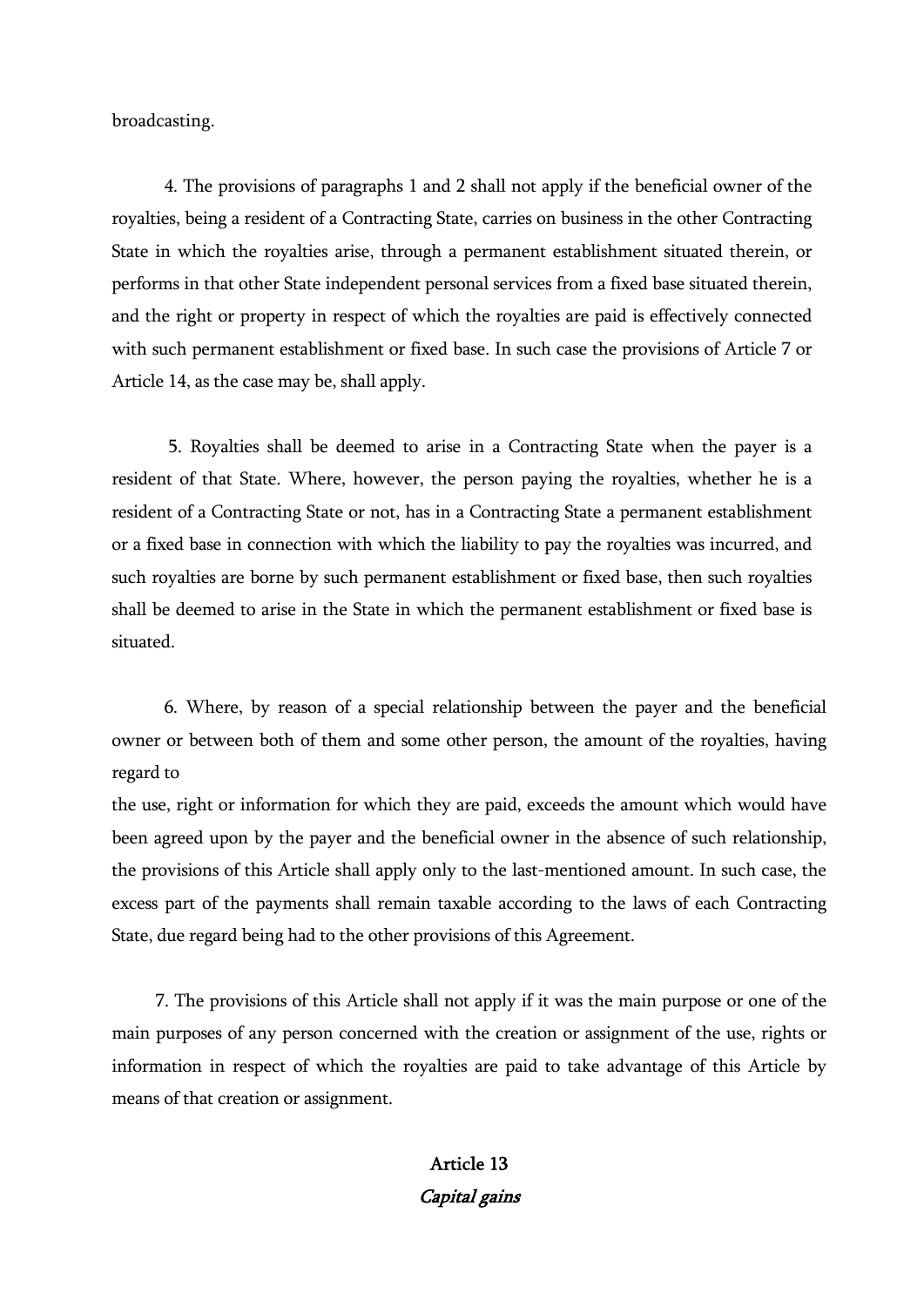1. Gains derived by a resident of a Contracting State from the alienation of immovable property referred to in paragraph 2 of Article 6 and situated in the other Contracting State may be taxed in that other State.

 2. Gains derived by a resident of a Contracting State from the alienation of shares or other corporate rights in a company of whose assets more than 50 per cent consists of immovable property situated in the other Contracting State may be taxed in that other State.

 3. Gains from the alienation of movable property forming part of the business property of a permanent establishment which an enterprise of a Contracting State has in the other Contracting State or of movable property pertaining to a fixed base available to a resident of a Contracting State in the other Contracting State for the purpose of performing independent personal services, including such gains from the alienation of such a permanent establishment (alone or with the whole enterprise) or of such fixed base, may be taxed in that other State.

 4. Gains derived by an enterprise of a Contracting State from the alienation of ships or aircraft operated in international traffic or movable property pertaining to the operation of such ships or aircraft, shall be taxable only in that State.

 5. Gains from the alienation of any property other than that referred to in the preceding paragraphs of this Article, shall be taxable only in the Contracting State of which the alienator is a resident.

### Article 14 Independent personal services

 1. Income derived by a resident of a Contracting State in respect of professional services or other activities of an independent character shall be taxable only in that State unless he has a fixed base regularly available to him in the other Contracting State for the purpose of performing his activities. If he has such a fixed base, the income may be taxed in the other State but only so much of it as is attributable to that fixed base.

2. The term "professional services" includes especially independent scientific, literary,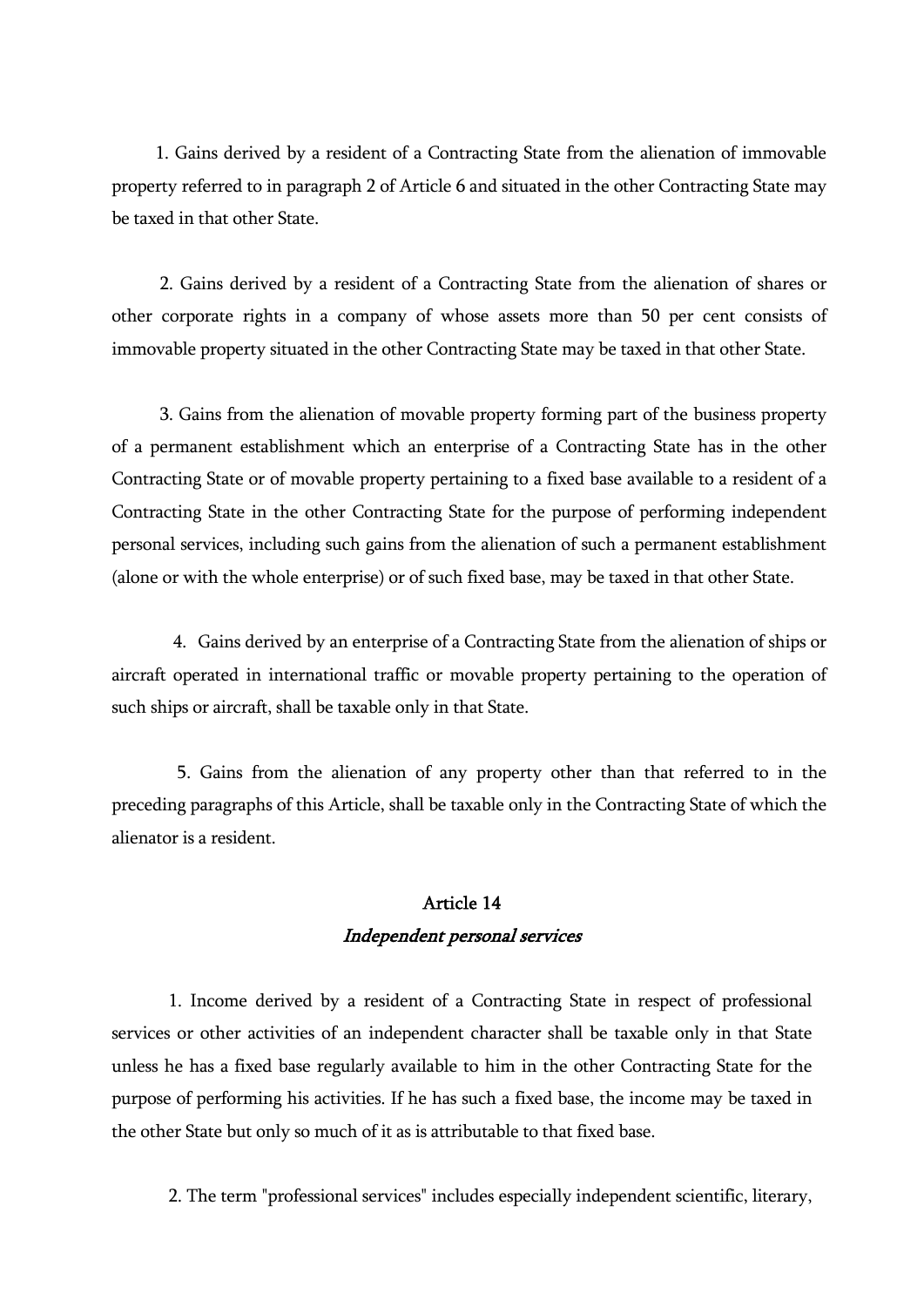artistic, educational or teaching activities as well as the independent activities of physicians, lawyers, engineers, architects, dentists and accountants.

### Article 15 Dependent personal services

 1. Subject to the provisions of Articles 16, 18 and 19, salaries, wages and other similar remuneration derived by a resident of a Contracting State in respect of an employment shall be taxable only in that State unless the employment is exercised in the other Contracting State. If the employment is so exercised, such remuneration as is derived therefrom may be taxed in that other State.

 2. Notwithstanding the provisions of paragraph 1, remuneration derived by a resident of a Contracting State in respect of an employment exercised in the other Contracting State shall be taxable only in the first-mentioned State if:

 a) the recipient is present in the other State for a period or periods not exceeding in the aggregate 183 days within any twelve-month period commencing or ending in the calendar year concerned, and

 b) the remuneration is paid by, or on behalf of, an employer who is not a resident of the other State, and

 c) the remuneration is not borne by a permanent establishment or a fixed base which the employer has in the other State.

 3. Notwithstanding the preceding provisions of this Article, remuneration derived in respect of an employment exercised aboard a ship or aircraft operated in international traffic by an enterprise of a Contracting State, may be taxed in that State.

## Article 16 Directors' fees

Directors' fees and other similar payments derived by a resident of a Contracting State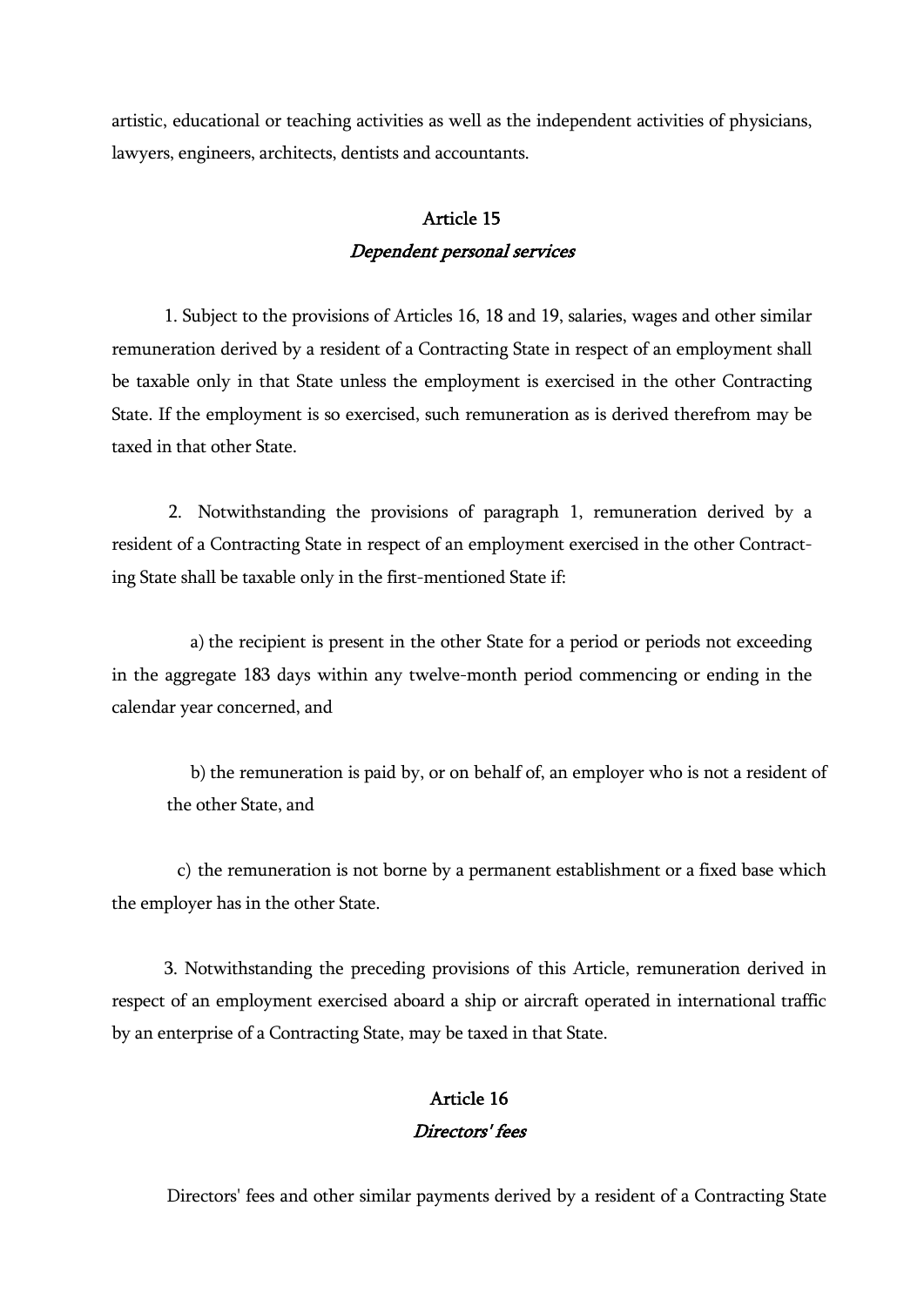in his capacity as a member of the board of directors or any other similar organ of a company which is a resident of the other Contracting State may be taxed in that other State.

### Article 17 Artistes and sportsmen

 1. Notwithstanding the provisions of Articles 14 and 15, income derived by a resident of a Contracting State as an entertainer, such as a theatre, motion picture, radio or television artiste, or a musician, or as a sportsman, from his personal activities as such exercised in the other Contracting State, may be taxed in that other State.

 2. Where income in respect of personal activities exercised by an entertainer or a sportsman in his capacity as such accrues not to the entertainer or sportsman himself but to another person, that income may, notwithstanding the provisions of Articles 7, 14 and 15, be taxed in the Contracting State in which the activities of the entertainer or sportsman are exercised.

 3. The provisions of paragraphs 1 and 2 shall not apply to income derived from activities exercised in a Contracting State by an entertainer or a sportsman if the visit to that State is wholly or mainly supported by public funds of the other Contracting State or a political subdivision or a local authority thereof. In such case, the income shall be taxable in accordance with the provisions of Article 7, Article 14 or Article 15, as the case may be.

### Article 18 Pensions, annuities and similar payments

 1. Subject to the provisions of paragraph 2 of Article 19, pensions and other similar remuneration in consideration of past employment, or any annuity, paid to a resident of a Contracting State shall be taxable only in that State.

 2. Notwithstanding the provisions of paragraph 1, and subject to the provisions of paragraph 2 of Article 19, pensions paid and other benefits, whether periodic or lump-sum compensation, awarded under the social security legislation of a Contracting State or under any public scheme organised by a Contracting State for social welfare purposes, or any annuity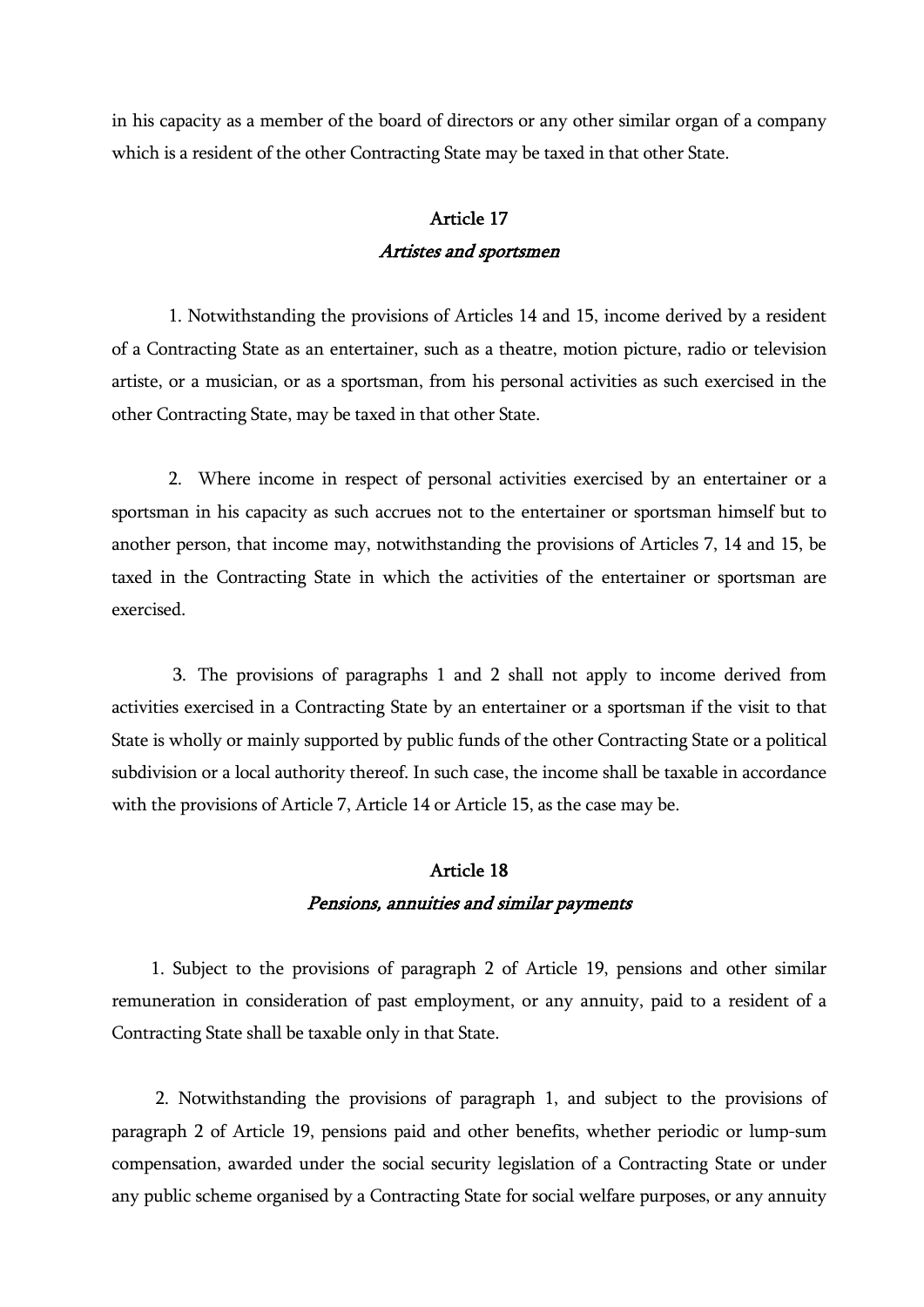arising in a Contracting State, may be taxed in that State, and according to the laws of that State, but the tax so charged shall not exceed 25 per cent of the gross amount of the payment .

 3. The term "annuity" as used in this Article means a stated sum payable periodically at stated times during life, or during a specified or ascertainable period of time, under an obligation to make the payments in return for adequate and full consideration in money or money's worth (other than services rendered).

#### Article 19 Government service

 1. a) Salaries, wages and other similar remuneration, other than a pension, paid by a Contracting State or a political subdivision or a statutory body or a local authority thereof to an individual in respect of services rendered to that State or body or authority shall be taxable only in that State.

 b) However, such salaries, wages and other similar remuneration shall be taxable only in the Contracting State of which the individual is a resident if the services are rendered in that State and the individual:

(i) is a national of that State; or

 (ii)did not become a resident of that State solely for the purpose of rendering the services.

 2. a) Any pension paid by, or out of funds created by, a Contracting State or a statutory body or a local authority thereof to an individual in respect of services rendered to that State or body or authority shall be taxable only in that State, and according to the laws of that State, but the tax so charged shall not exceed 25 per cent of the gross amount of the payment.

 b) However, such pension shall be taxable only in the Contracting State of which the individual is a resident if he is a national of that State.

3. The provisions of Articles 15, 16, 17 and 18 shall apply to salaries, wages and other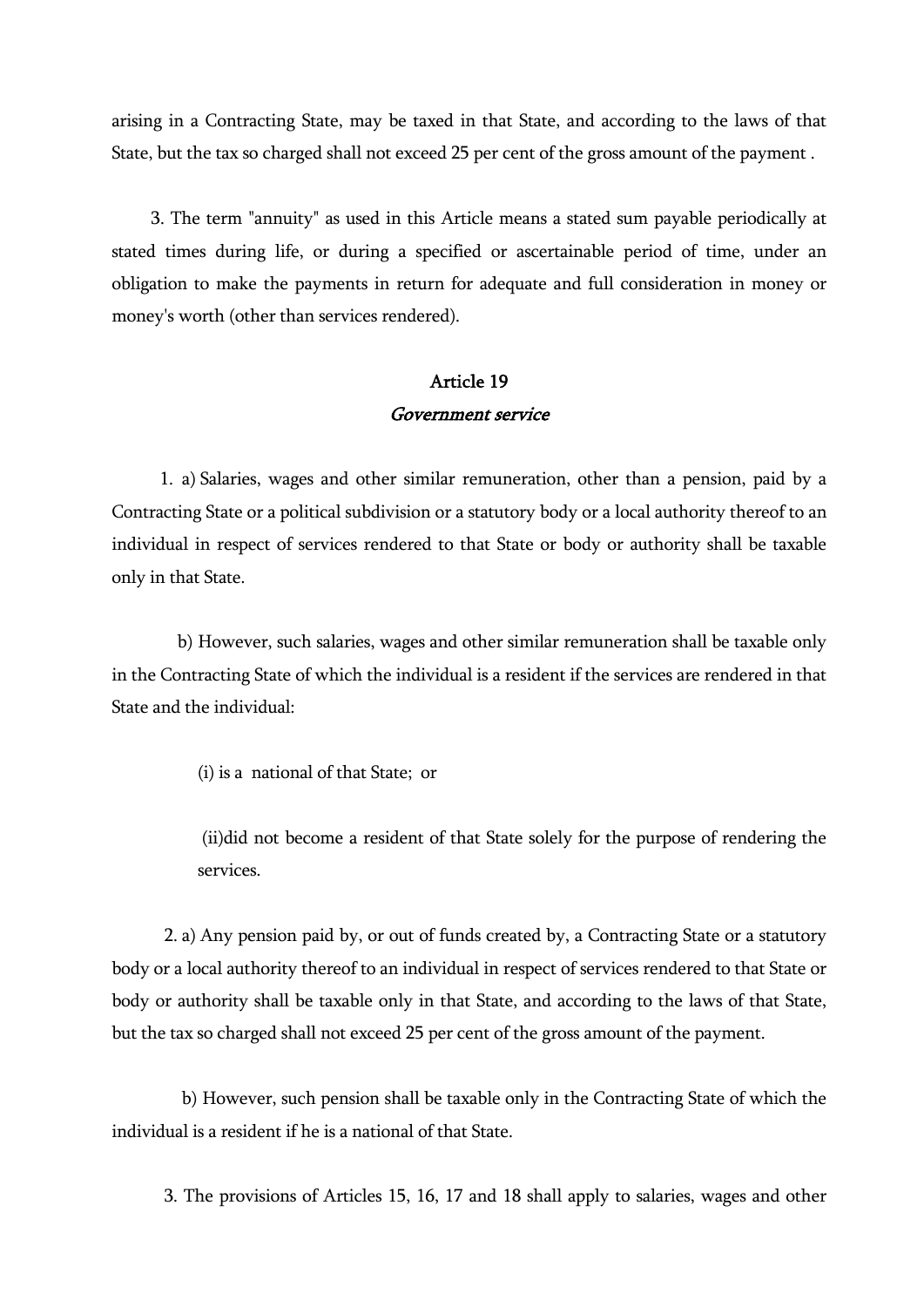similar remuneration, and to pensions, in respect of services rendered in connection with a business carried on by a Contracting State or a political subdivision or a statutory body or a local authority thereof.

#### Article 20 Students and trainees

 Payments which a student, or an apprentice or trainee, who is or was immediately before visiting a Contracting State a resident of the other Contracting State and who is present in the first-mentioned State solely for the purpose of his education or training receives for the purpose of his maintenance, education or training shall not be taxed in that State, provided that such payments arise from sources outside that State.

#### Article 21 Other income

 1. Items of income of a resident of a Contracting State, wherever arising, not dealt with in the foregoing Articles of this Agreement shall be taxable only in that State.

 2. The provisions of paragraph 1 shall not apply to income, other than income from immovable property as defined in paragraph 2 of Article 6, if the recipient of such income, being a resident of a Contracting State, carries on business in the other Contracting State through a permanent establishment situated therein, or performs in that other State independent personal services from a fixed base situated therein, and the right or property in respect of which the income is paid is effectively connected with such permanent establishment or fixed base. In such case the provisions of Article 7 or Article 14, as the case may be, shall apply.

# Article 22 **Capital**

 1. Capital represented by immovable property referred to in paragraph 2 of Article 6, owned by a resident of a Contracting State and situated in the other Contracting State, may be taxed in that other State.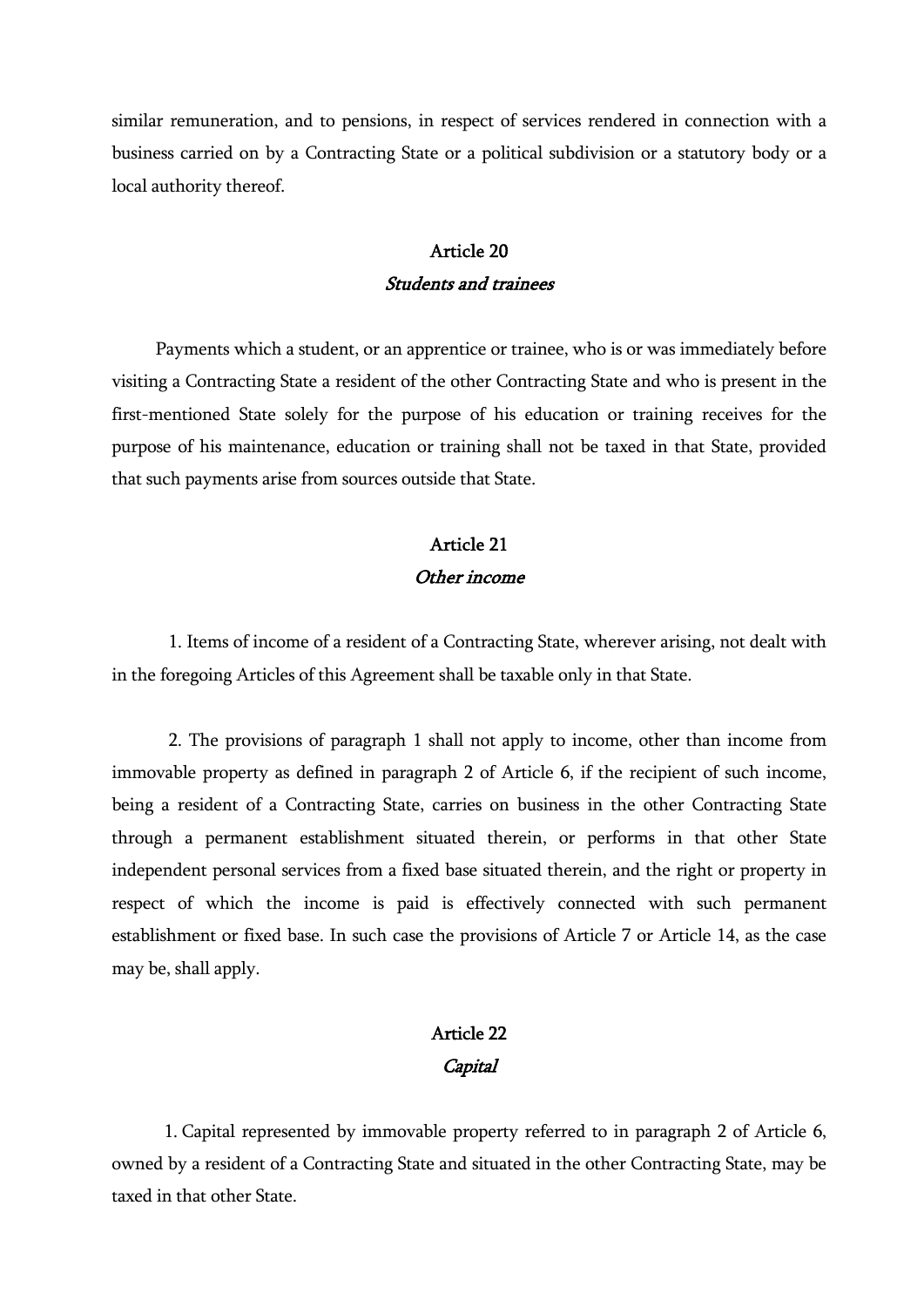2. Capital represented by shares or other corporate rights in a company of whose assets more than one-half consists of immovable property situated in a Contracting State may be taxed in that State.

 3. Capital represented by movable property forming part of the business property of a permanent establishment which an enterprise of a Contracting State has in the other Contracting State or by movable property pertaining to a fixed base available to a resident of a Contracting State in the other Contracting State for the purpose of performing independent personal services, may be taxed in that other State.

 4. Capital represented by ships and aircraft operated in international traffic by an enterprise of a Contracting State, and by movable property pertaining to the operation of such ships and aircraft, shall be taxable only in that State.

 5. All other elements of capital of a resident of a Contracting State shall be taxable only in that State.

### Article 23 Elimination of double taxation

1. In Armenia double taxation shall be eliminated as follows:

 Where a resident of Armenia derives income or owns capital which, in accordance with

the provisions of this Agreement, may be taxed in Finland, Armenia shall allow:

 (i) as a deduction from the tax on the income of that resident, an amount equal to the income tax paid in Finland;

 (ii) as a deduction from the tax on the capital of that resident, an amount equal to the capital tax paid in Finland.

 Such deduction in either case shall not, however, exceed that part of the income tax or capital tax, as computed before the deduction is given, which is attributable, as the case may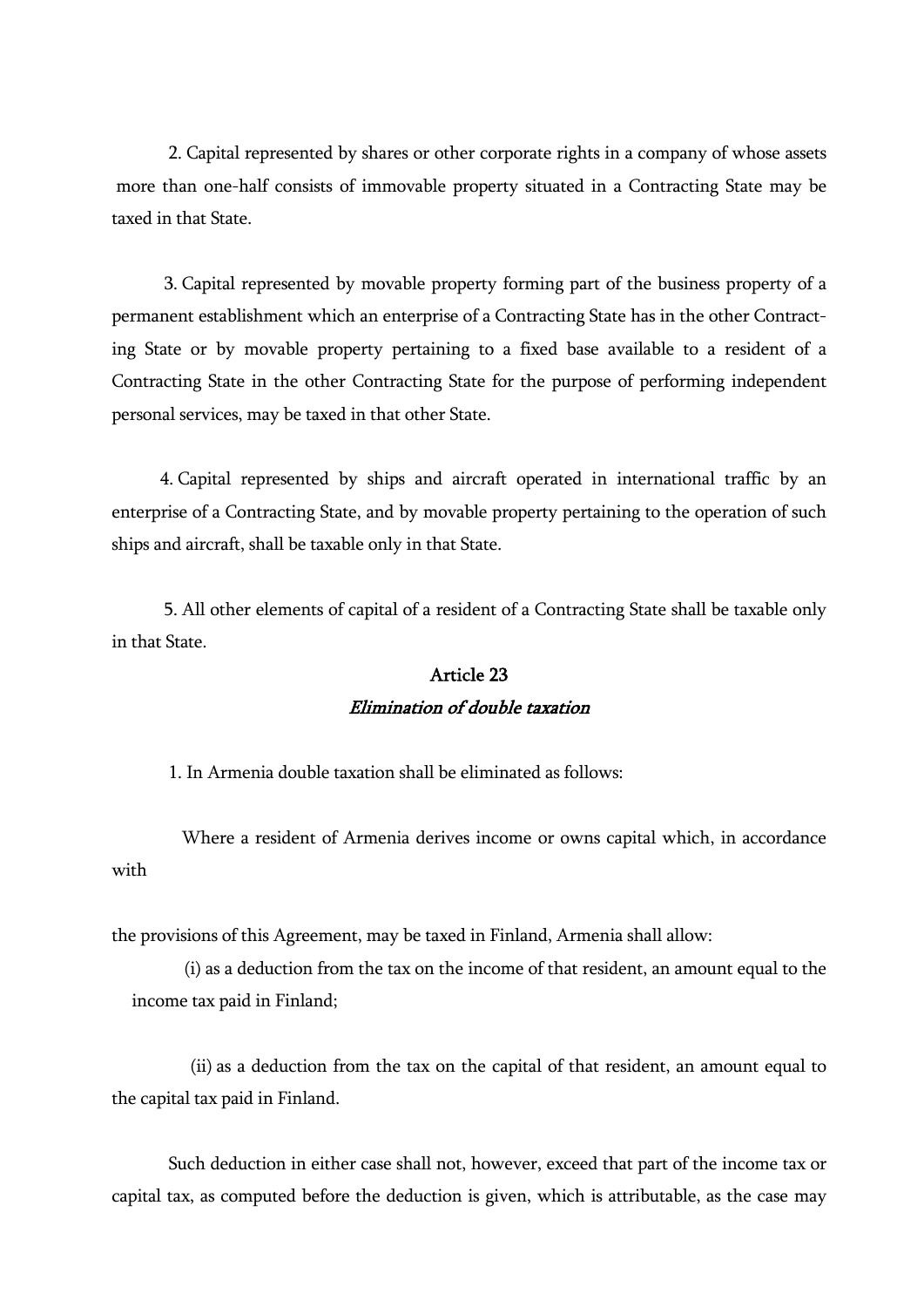be, to the income or the capital which may be taxed in Finland.

 2. Subject to the provisions of Finnish law regarding the elimination of international double taxation (which shall not affect the general principle hereof), double taxation shall be eliminated in Finland as follows:

 a) Where a resident of Finland derives income which, in accordance with the provisions of this Agreement, may be taxed in Armenia, Finland shall, subject to the provisions of sub-paragraph b), allow as a deduction from the Finnish income tax of that person, an amount equal to the Armenian income tax paid under Armenian law and in accordance with the Agreement, as computed by reference to the same income by reference to which the Finnish tax is computed;

 b) Dividends paid by a company being a resident of Armenia to a company which is a resident of Finland and which controls directly at least 10 per cent of the voting power in the company paying the dividends shall be exempt from Finnish tax.

 3. Where in accordance with any provision of the Agreement income derived or capital owned by a resident of a Contracting State is exempt from tax in that State, that State may nevertheless, in calculating the amount of tax on the remaining income or capital of such resident, take into account the exempted income or capital.

## Article 24 Non-discrimination

 1. Nationals of a Contracting State shall not be subjected in the other Contracting State to any taxation or any requirement connected therewith, which is other or more burdensome than the taxation and connected requirements to which nationals of that other State in the same circumstances, in particular with respect to residence, are or may be subjected. This provision shall, notwithstanding the provisions of Article 1, also apply to persons who are not residents of one or both of the Contracting States.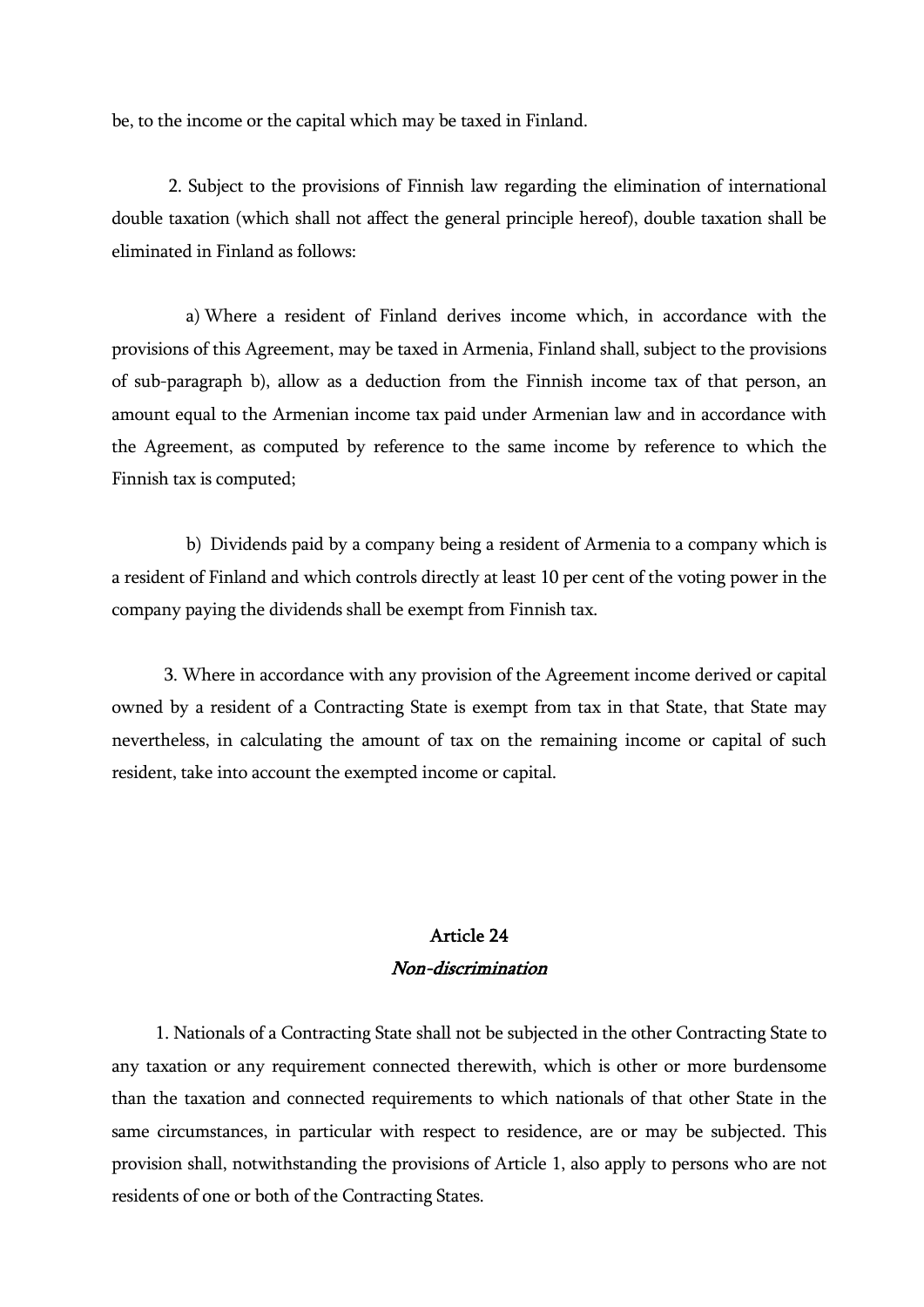2. The taxation on a permanent establishment which an enterprise of a Contracting State has in the other Contracting State shall not be less favourably levied in that other State than the taxation levied on enterprises of that other State carrying on the same activities. This provision shall not be construed as obliging a Contracting State to grant to residents of the other Contracting State any personal allowances, reliefs and reductions for taxation purposes on account of civil status or family responsibilities which it grants to its own residents.

 3. Except where the provisions of paragraph 1 of Article 9, paragraph 7 of Article 11, or paragraph 6 of Article 12, apply, interest, royalties and other disbursements paid by an enterprise of a Contracting State to a resident of the other Contracting State shall, for the purpose of determining the taxable profits of such enterprise, be deductible under the same conditions as if they had been paid to a resident of the first-mentioned State. Similarly, any debts of an enterprise of a Contracting State to a resident of the other Contracting State shall, for the purpose of determining the taxable capital of such enterprise, be deductible under the same conditions as if they had been contracted to a resident of the first-mentioned State.

 4. Enterprises of a Contracting State, the capital of which is wholly or partly owned or controlled, directly or indirectly, by one or more residents of the other Contracting State, shall not be subjected in the first-mentioned State to any taxation or any requirement connected therewith which is other or more burdensome than the taxation and connected requirements to which other similar enterprises of the first-mentioned State are or may be subjected.

 5. The provisions of this Article shall, notwithstanding the provisions of Article 2, apply to taxes of every kind and description.

# Article 25 Mutual agreement procedure

 1. Where a person considers that the actions of one or both of the Contracting States result or will result for him in taxation not in accordance with the provisions of this Agreement, he may, irrespective of the remedies provided by the domestic law of those States, present his case to the competent authority of the Contracting State of which he is a resident or, if his case comes under paragraph 1 of Article 24, to that of the Contracting State of which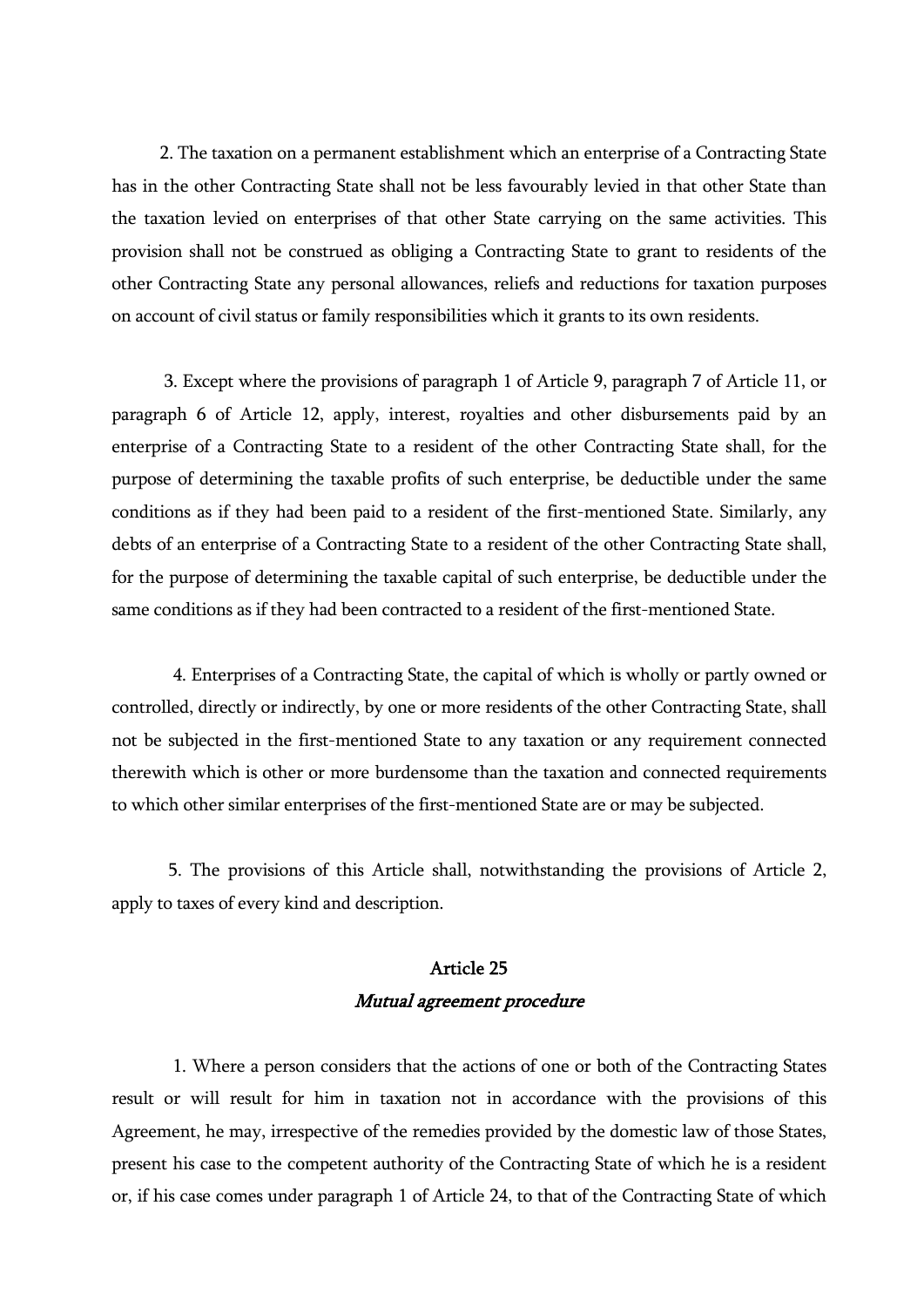he is a national. The case must be presented within three years from the first notification of the action resulting in taxation not in accordance with the provisions of the Agreement.

 2. The competent authority shall endeavour, if the objection appears to it to be justified and if it is not itself able to arrive at a satisfactory solution, to resolve the case by mutual agreement with the competent authority of the other Contracting State, with a view to the avoidance of taxation which is not in accordance with the Agreement. Any agreement reached shall be implemented notwithstanding any time limits in the domestic law of the Contracting States.

 3. The competent authorities of the Contracting States shall endeavour to resolve by mutual agreement any difficulties or doubts arising as to the interpretation or application of the Agreement. They may also consult together for the elimination of double taxation in cases not provided for in the Agreement.

 4. The competent authorities of the Contracting States may communicate with each other directly, including through a joint commission consisting of themselves or their representatives, for the purpose of reaching an agreement in the sense of the preceding paragraphs.

# Article 26 Exchange of information

 1. The competent authorities of the Contracting States shall exchange such information as is foreseeably relevant for carrying out the provisions of this Agreement or to the administration or enforcement of the domestic laws concerning taxes of every kind and description imposed on behalf of the Contracting States insofar as the taxation thereunder is not contrary to the Agreement. In the case of Finland, such exchange of information also covers taxes imposed on behalf of its local authorities. The exchange of information is not restricted by Articles 1 and 2.

 2. Any information received under paragraph 1 by a Contracting State shall be treated as secret in the same manner as information obtained under the domestic laws of that State and shall be disclosed only to persons or authorities (including courts and administrative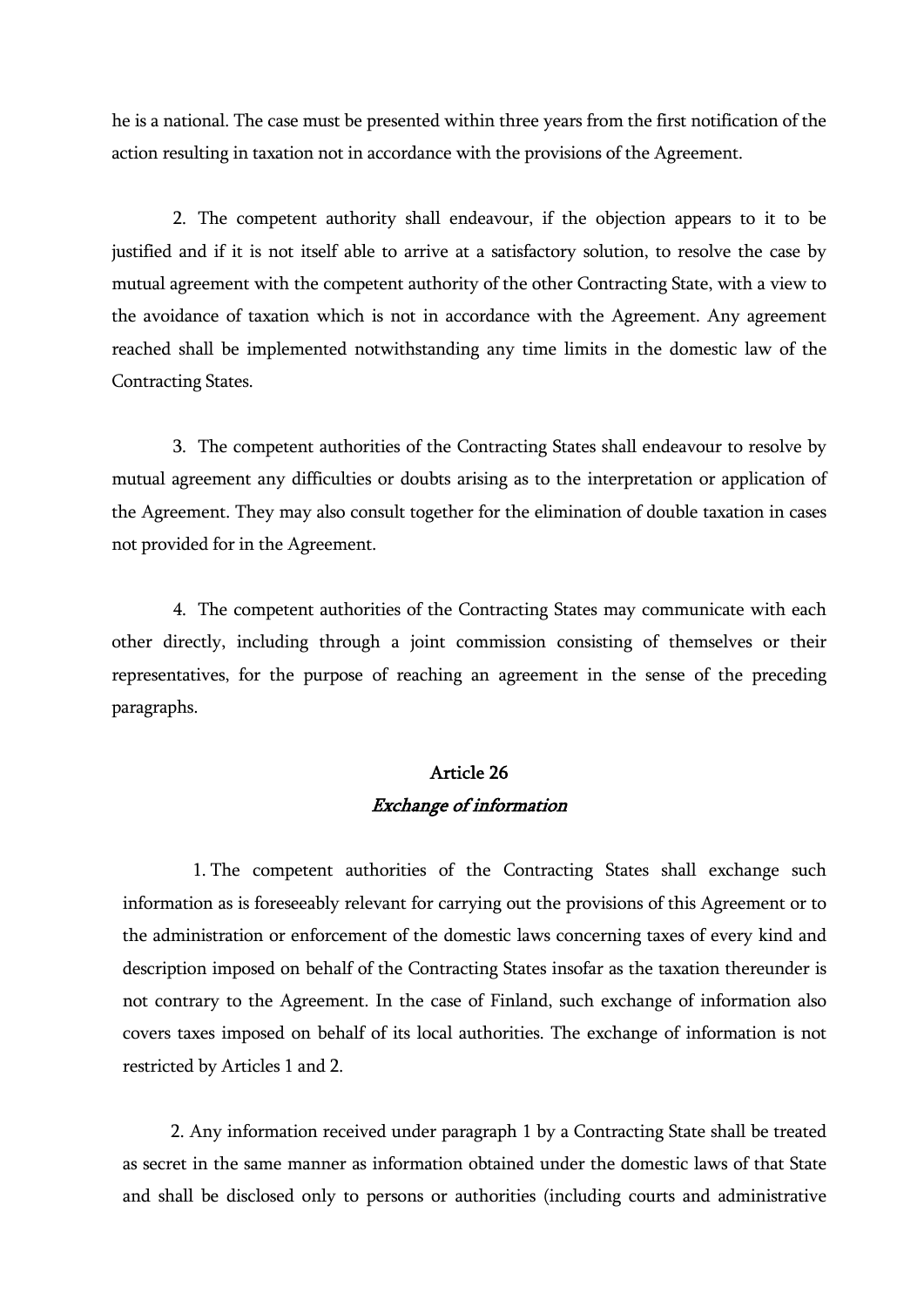bodies) concerned with the assessment or collection of, the enforcement or prosecution in respect of, the determination of appeals in relation to, the taxes referred to in paragraph 1, or the oversight of the above. Such persons or authorities shall use the information only for such purposes. They may disclose the information in public court proceedings or in judicial decisions.

 3. In no case shall the provisions of paragraphs 1 and 2 be construed so as to impose on a Contracting State the obligation:

 a) to carry out administrative measures at variance with the laws and administrative practice of that or of the other Contracting State;

 b) to supply information which is not obtainable under the laws or in the normal course of the administration of that or of the other Contracting State;

 c) to supply information which would disclose any trade, business, industrial, commercial or professional secret or trade process, or information, the disclosure of which would be contrary to public policy.

 4. If information is requested by a Contracting State in accordance with this Article, the other Contracting State shall use its information gathering measures to obtain the requested information, even though that other State may not need such information for its own tax purposes. The obligation contained in the preceding sentence is subject to the limitations of paragraph 3 but in no case shall such limitations be construed to permit a Contracting State to decline to supply information solely because it has no domestic interest in such information.

 5. In no case shall the provisions of paragraph 3 be construed to permit a Contracting State to decline to supply information solely because the information is held by a bank, other financial institution, nominee or person acting in an agency or a fiduciary capacity or because it relates to ownership interests in a person.

# Article 27 Members of diplomatic missions and consular posts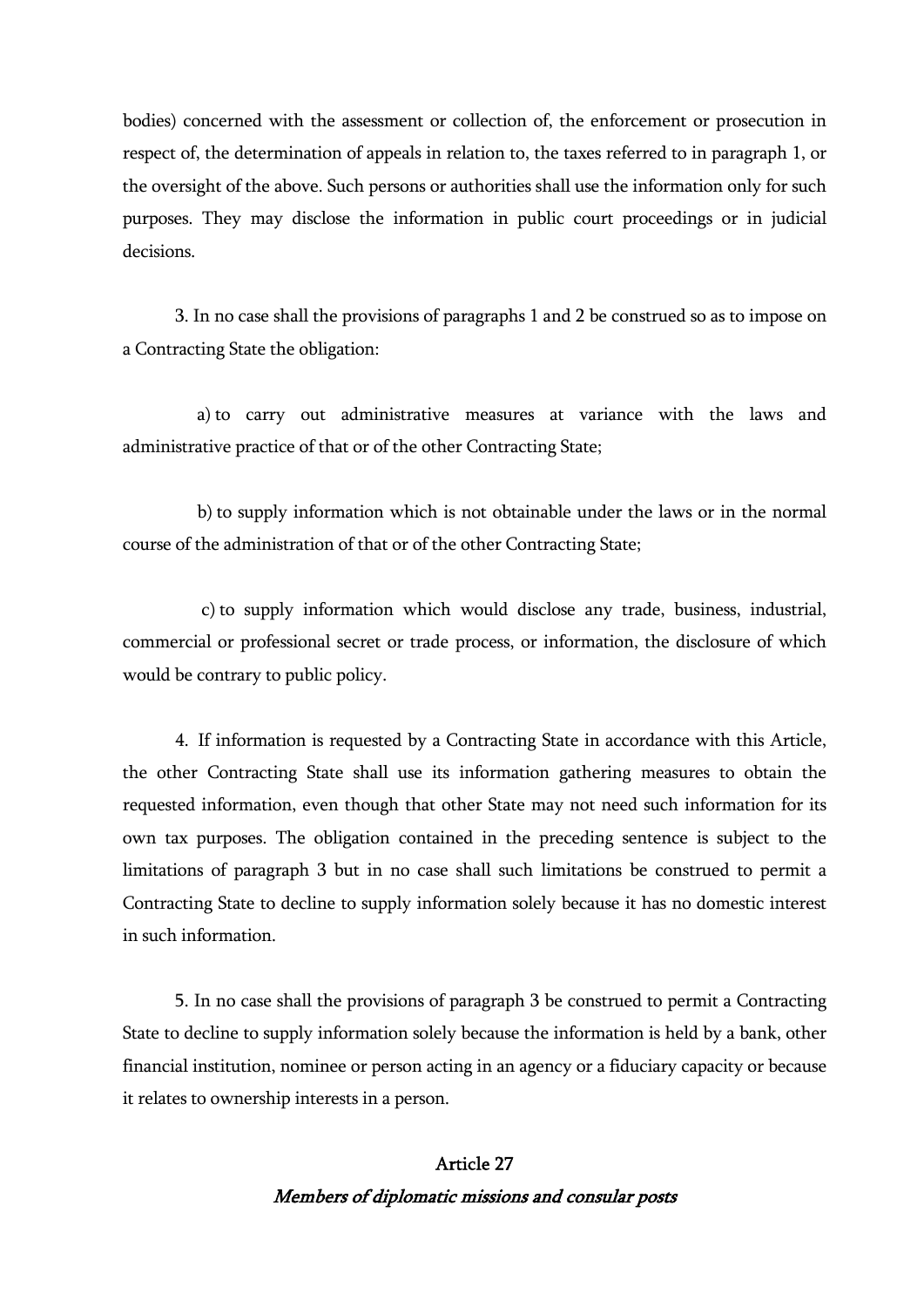Nothing in this Agreement shall affect the fiscal privileges of members of diplomatic missions or consular posts under the general rules of international law or under the provisions of special agreements.

### Article 28 Entry into force

 1. The Governments of the Contracting States shall notify each other through diplomatic channels that the constitutional requirements for the entry into force of this Agreement have been complied with.

 2. The Agreement shall enter into force thirty days after the date of the later of the notifications referred to in paragraph 1 and its provisions shall have effect in both Contracting States:

 a) in respect of taxes withheld at source, on income derived on or after 1 January in the calendar year next following the year in which the Agreement enters into force;

 b) in respect of other taxes on income, and taxes on capital, for taxes chargeable for any tax year beginning on or after 1 January in the calendar year next following the year in which the Agreement enters into force.

#### Article 29 Termination

 This Agreement shall remain in force until terminated by a Contracting State. Either Contracting State may terminate the Agreement, through diplomatic channels, by giving notice of termination at least six months before the end of any calendar year following after the period of five years from the date on which the Agreement enters into force. In such event, the Agreement shall cease to have effect in both Contracting States:

 a) in respect of taxes withheld at source, on income derived on or after 1 January in the calendar year next following the year in which the notice is given;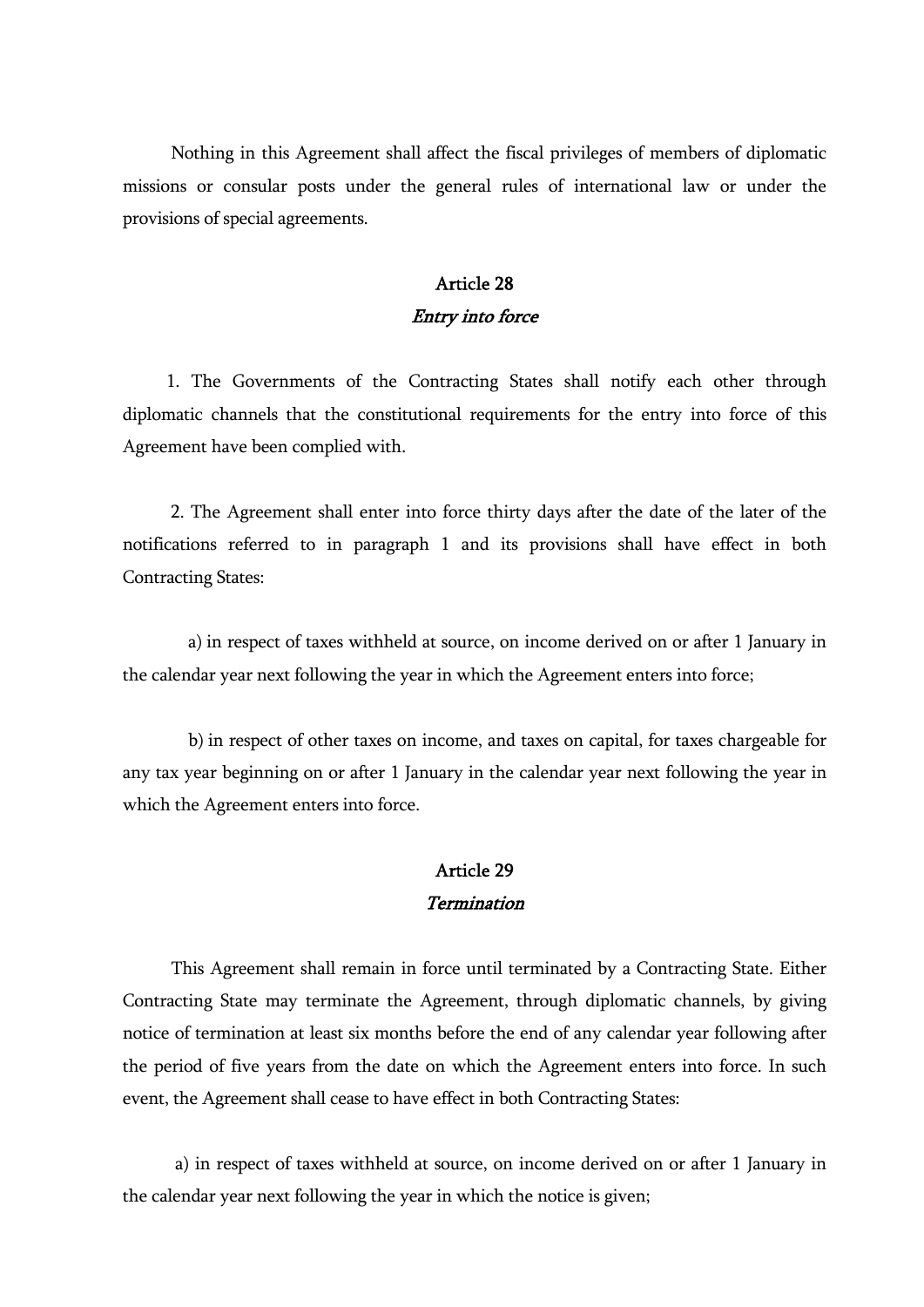b) in respect of other taxes on income, and taxes on capital, for taxes chargeable for any tax year beginning on or after 1 January in the calendar year next following the year in which the notice is given.

 In witness whereof the undersigned, duly authorised thereto, have signed this Agreement.

 Done in duplicate at Yerevan 16 of October 2006, in the Armenian, Finnish and English languages, all three texts being equally authentic. In the case of divergence of interpretation the English text shall prevail.

#### The Agreement has entered into force on 30.12.2007